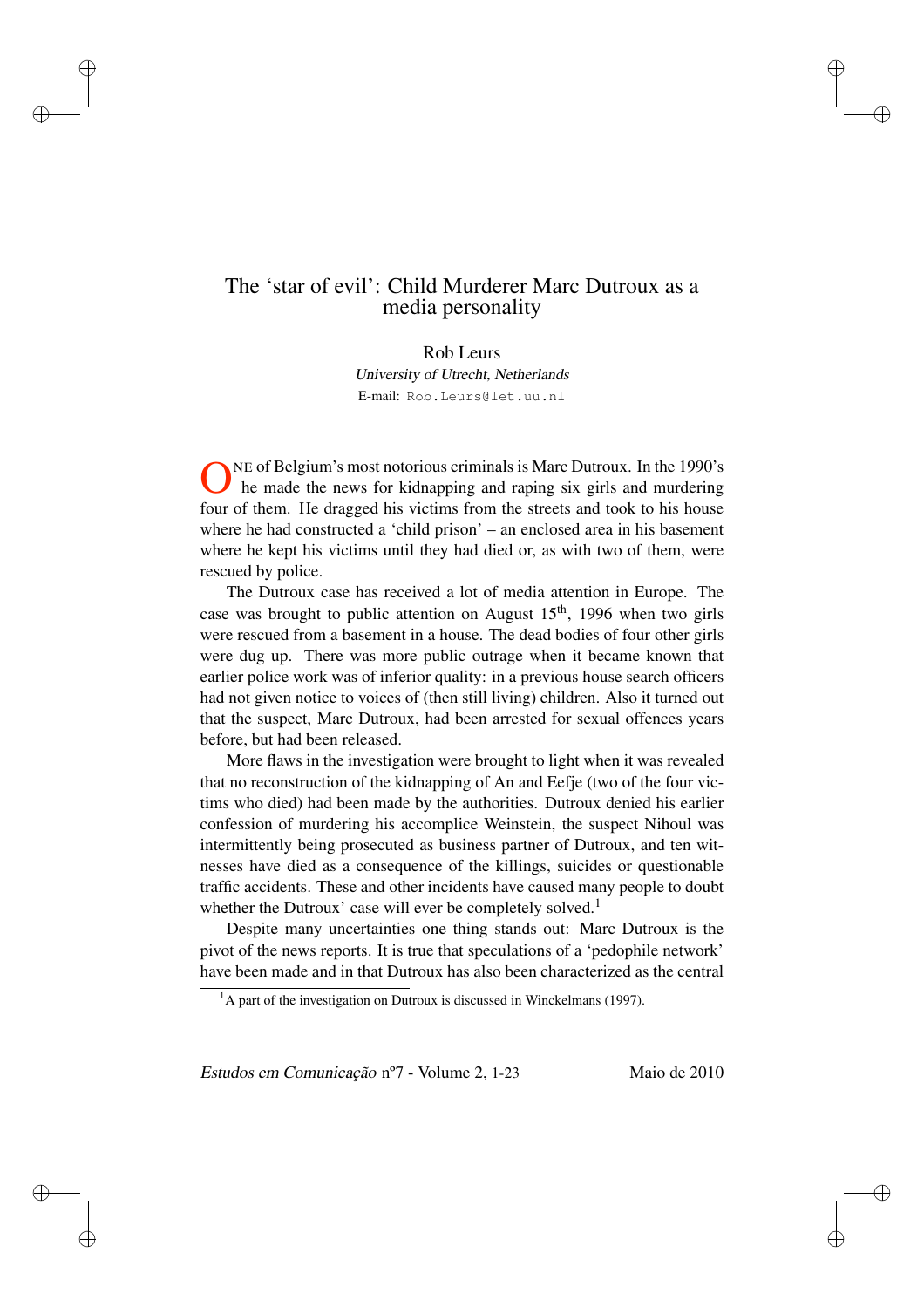✐

✐

✐

figure. He is 'the animal Dutroux', as a large national Dutch newspaper called him.<sup>2</sup>Dutroux is the main character in this drama of evil.

In this article I will attempt to theorize the representation of child murderer Marc Dutroux and other ultimately evil persons. To do so I shall build on conventional star theories by making them useful for 'stars of evil'. The case material I will be using stems from the period April 23 1998 up to May 30 1998. On April 23 of that year Dutroux, awaiting his trial, managed to escape from prison. He was rearrested the same day, within just hours of his escape but the news reports regarding the sequence of events leading to his escape and re-arrest continued until the end of May of that year.<sup>3</sup> This event is a short and clear-cut episode of the Dutroux case, making its news reports distinct research material. In the years before and after his escape Dutroux has also been in the news, but it is harder to appoint specific dates to the many episodes of media attention given to him and his crimes.

The research material from the above mentioned period consists of 38 articles from two of the largest Dutch newspapers – '*de Volkskrant*' and '*De Telegraaf*' – and 26 news and current affairs television programmes from Dutch public broadcasting organisations.4

In the next section I will explore the ideological importance of media stars. After that I will further explore the various existing "star-types"; section 3 will discuss contemporary film – and television stars and in section 4 I will discuss how historical stars are being constructed. The exploration of these various star-types will ultimately feed into an analysis of how Marc Dutroux is represented. In section 5, I will discuss Dutroux as a 'star of evil' by proposing

 $\rightarrow$ 

 $\rightarrow$ 

✐

<sup>2</sup> De Volkskrant, 1998. Restjes 'witte woede' bij kindermonument. *De Volkskrant*, 25 April. For this and all other newspaper articles applies: the page number is unknown as the articles have been retrieved from digital archives. The translation of Dutch articles and television programs is mine.

<sup>&</sup>lt;sup>3</sup>See Leurs (2009) for the controversy that arose over this escape.

<sup>&</sup>lt;sup>4</sup>De Volkskrant is slightly on the left side of the ideological spectrum, whilst De Telegraaf tends towards the right and is considered to be somewhat populist. I have also included television programmes of Dutch public broadcasting organizations.

Although the escape of Marc Dutroux is a Belgian event, Dutch newspapers and television programmes are valid research material: the Dutch and Flemish share the same language, which allows for news to be exchanged unaltered. Moreover Dutch citizen's and politician's were equally bewildered by Dutroux' escape. A comparison between Dutch and Flemish case material therefore did not bring any substantial differences to light.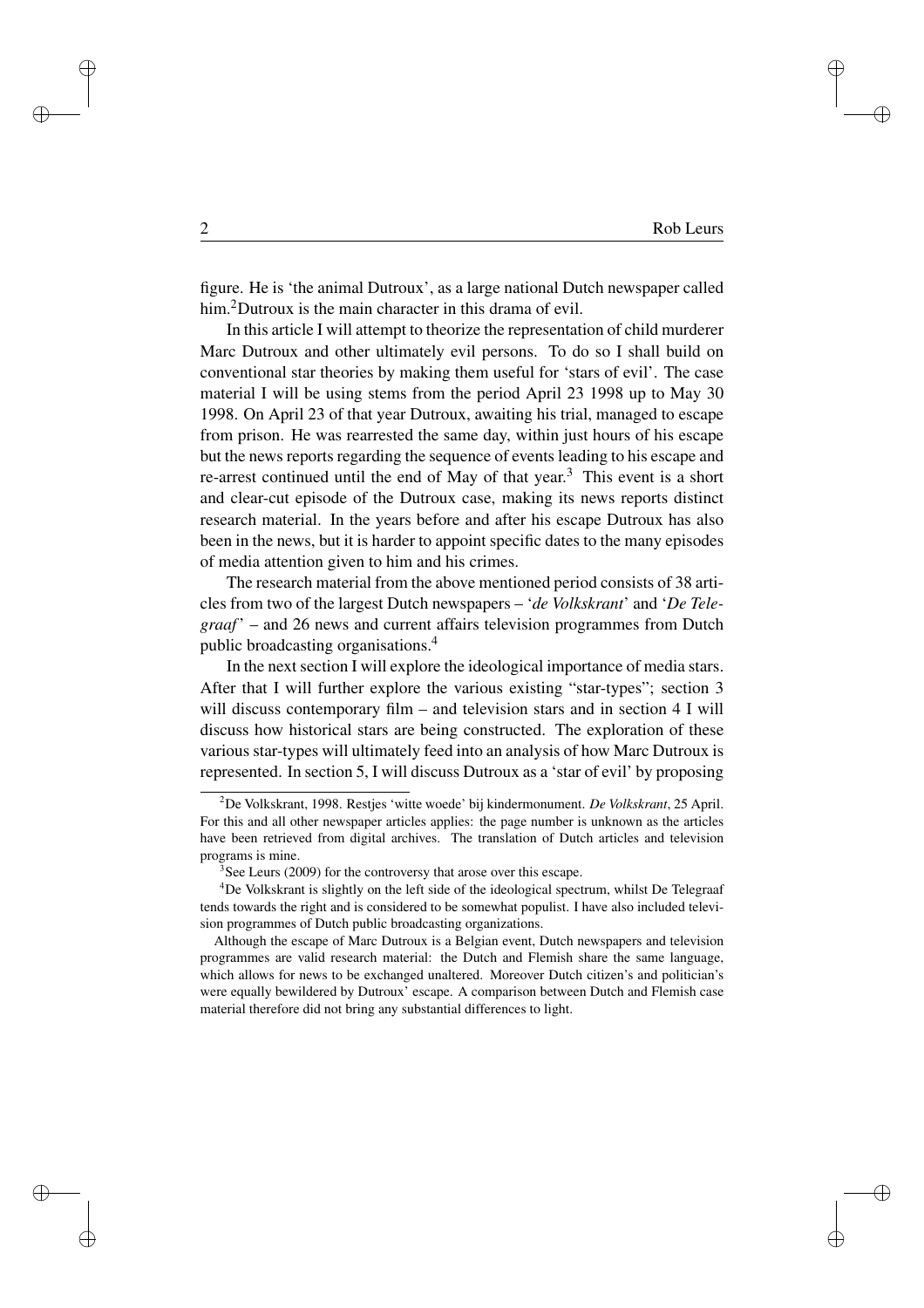$\rightarrow$ 

 $\bigoplus$ 

✐

two adaptations in star theories in order to enable myself to analyse abject people, such as Dutroux, as media personalities.

## The ideological importance of stars

Belgium is angry, really angry. The sensational escape of public enemy no. 1 Marc Dutroux has sent the people into a blind fury. After the discovery of four murdered girls in his basement of horrors in 1996 Belgium has responded with dismay. But now the country has exploded with fury. As an enraged man from Brussels predicted: "The [theme]colour of the next protest in Brussels won't be white but red".5

This is a typical response: Dutroux is a notorious character and every step he takes causes a firm stir. However, it is not inevitable that he gets this much media exposure. For instance, a structural famine in an African warzone costing the lives of many does not get the same amount of attention from media, politicians and the people.

The typical characteristics of television leave little room for abstract notions. Television is able to transmit concrete images, while books use more abstract words to tell, describe, analyse and make judgments. Television places people at the centre: characters turn settings into activities. People have come to be the pivot of other media and their representations because television penetrates most of our culture: newspapers, just like magazines, radio, etc., have copied this way of constructing (news) stories (Fiske 1987, p. 118). In order to understand and analyse Dutroux it is necessary to consider him as a media character.

#### **Characters**

Characters on television and in newspapers differ from individuals: characters appear in media. Hamon gives a useful definition of a character. According to him it is:

[...] a bundle of relations of similarity, opposition, hierarchy and disposition (its distribution) which it enters into, on the plane of the signifier and signified, successively, with other characters or elements of the work.

✐

✐

✐

<sup>5</sup> De Telegraaf, 1998. 'Ik schaam me ervoor Belg te zijn' *De Telegraaf*, 25 April.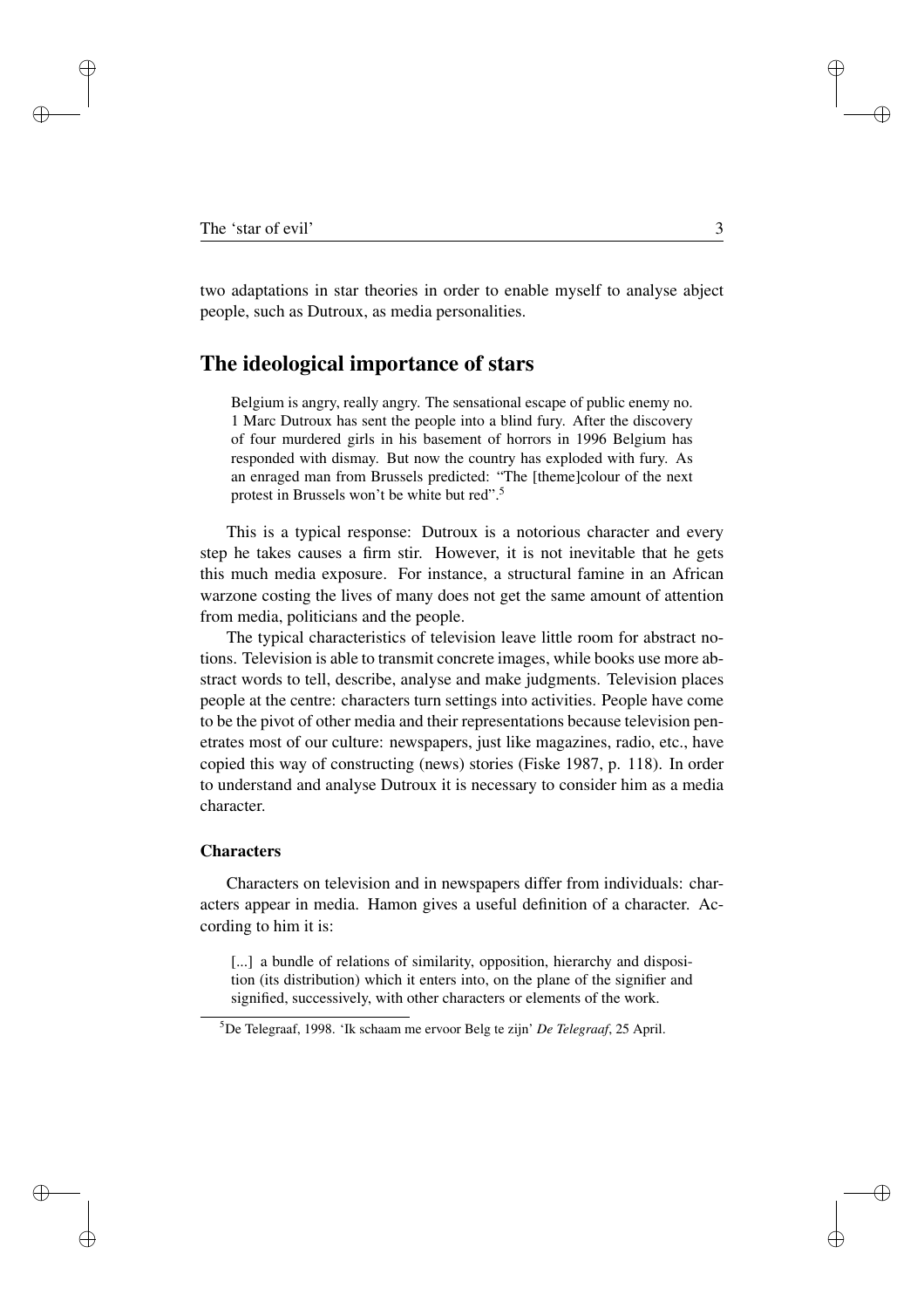✐

✐

✐

Hamon 1977.

This definition takes into account that a character is attributed meaning (the 'signified') because of textual relations: a character relates to other characters. But a character is also an embodiment of abstract social values: conflicts between characters are results of social conflicts (Fiske 1987, p. 158- 159).

[The young Marc Dutroux] turned into an unmanageable rascal that was kicked out of the 'Institut des Arts et Métiers' because of placing porn magazines under the tables of fellow schoolboys. Four times he had to change schools, until his father slapped enough discipline into him to get a grade as an electrician.<sup>6</sup>

A text-immanent interpretation of a character lays bare its relations to other characters in order to construct meanings, and it considers characters to be embodiments of ideological standpoints. For instance, as a young man, Dutroux should have acted according to his age. Underlying this is the assumption that he would not have abused and murdered children if he had been a child in an ideological acceptable way himself.

#### Ideology in text and reception

Stars are special kinds of characters: they are not only part of media representations but they are also 'real people'. Stars have a life both within and outside texts. The latter is what makes them problematic:

Because stars have an existence in the world independent of their screen/'fiction' appearances, it is possible to believe (with for instance ideas about the close-up revealing the soul, etc.) that as people they are more real than characters in stories. This means that they serve to disguise the fact that they are just as much produced images, constructed personalities as 'characters' are. Thus the value embodied by a star is as it was harder to reject as 'impossible' or 'false', because the star's existence guarantees the existence of the value s/he embodies.

Dyer 1998, p. 20.

 $\rightarrow$ 

 $\rightarrow$ 

✐

<sup>6</sup> De Volkskrant, 1998. Werkloze wist iedereen naar zijn hand te zetten. *De Volkskrant*, 24 April.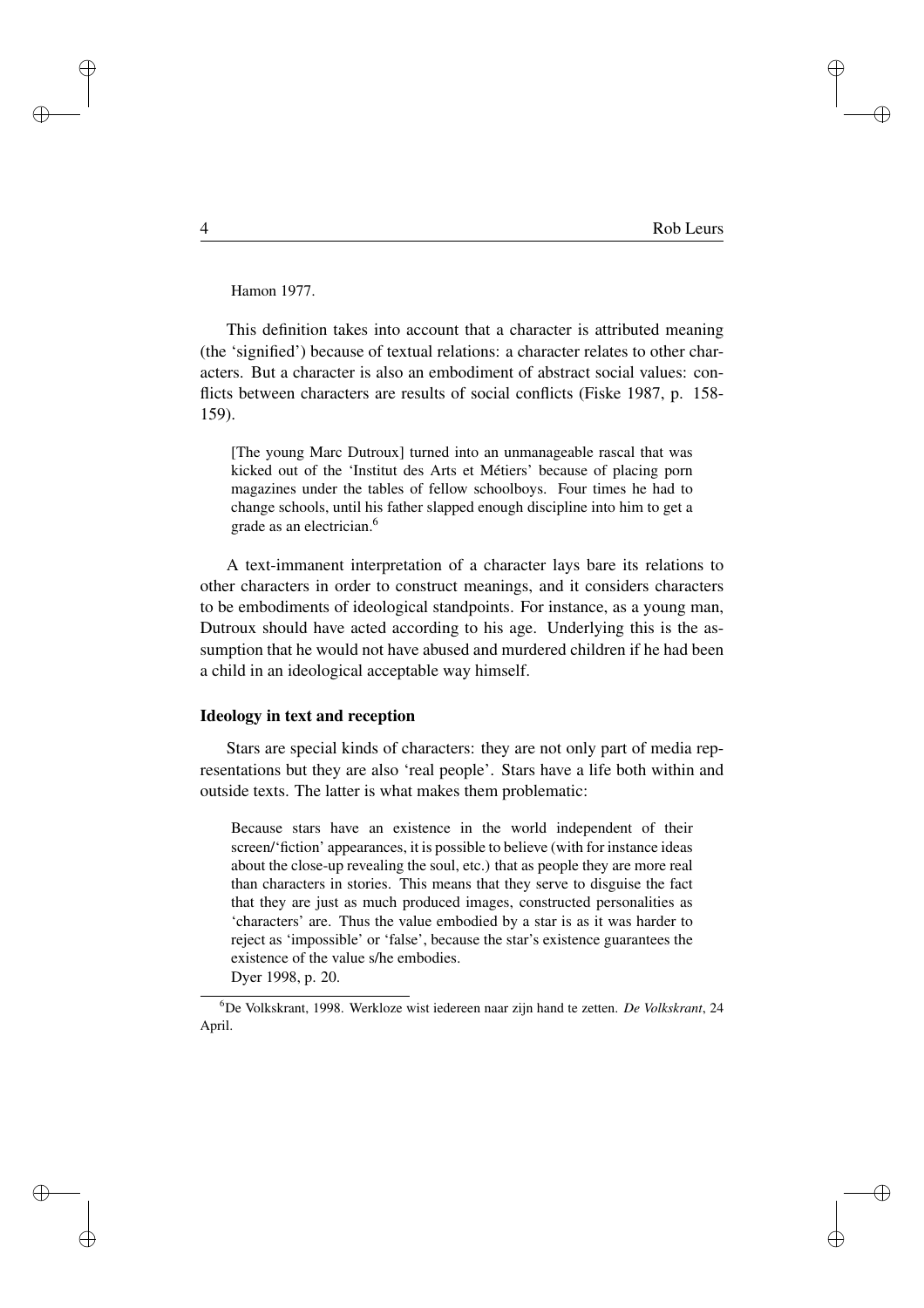$\rightarrow$ 

✐

✐

Some values are not just textual matters; they have their extra-textual equals. That does not imply that stars should be judged by their extra-textual meanings: the form in which stars appear are textual constructions. Stars represent people; they fundamentally influence the representations of others in media. By playing a police detective an actor does not only construct an idea of all 'real' police detectives that never make it on TV, he also creates the category of 'police detective': without taking into account a specific portrayal by an actor or a real police detective, the media construct the abstract notion of 'detective'. Stars therefore embody social roles (Dyer 1998, p. 8).

The characters that stars personify carry ideological meanings. Their connotations do not stem from random ideologies; stars (partly) reproduce the dominant ideology. Ideologies can be seen as sets of ideas with which people collectively try to understand their life/world (Dyer 1998, p. 8). Some ideologies are dominant: 'Any dominant ideology in any society presents itself as the ideology of that society as a whole' (Dyer 1998, p. 8).

Ideologically biased statements are presented to us as observations 'of which everyone agrees': an ideology is dominant when it is able to appear as common. Texts express this ideology; this is part of the 'production' of ideology. More importantly, however, it is media audiences who incorporate these ideological texts: media audiences are rewarded for accepting the text's discourses, making it relatively easy to construct meanings. Also, in accepting these discourses, audiences are given a construction of unity in both media texts and their own identities: they get to see themselves as indivisible entities, leaving out contradictions and their accompanying unpleasant feelings (Fiske 1987, p. 55).

For instance, when reading or watching reports on Dutroux it is pleasant to adopt the suggested unity. We are then able to judge him unequivocally. It would cause feelings of disturbance when only parts of the ideology with which he is represented are accepted while the rest is rejected. If we, for instance, only agree with the moral conviction of the killing of children, but not with the upheaval over his escape, we face problems in interpreting the news reports: it makes it impossible to understand the textual relation between both elements. In order to understand the meanings it is necessary to adopt the

✐

✐

✐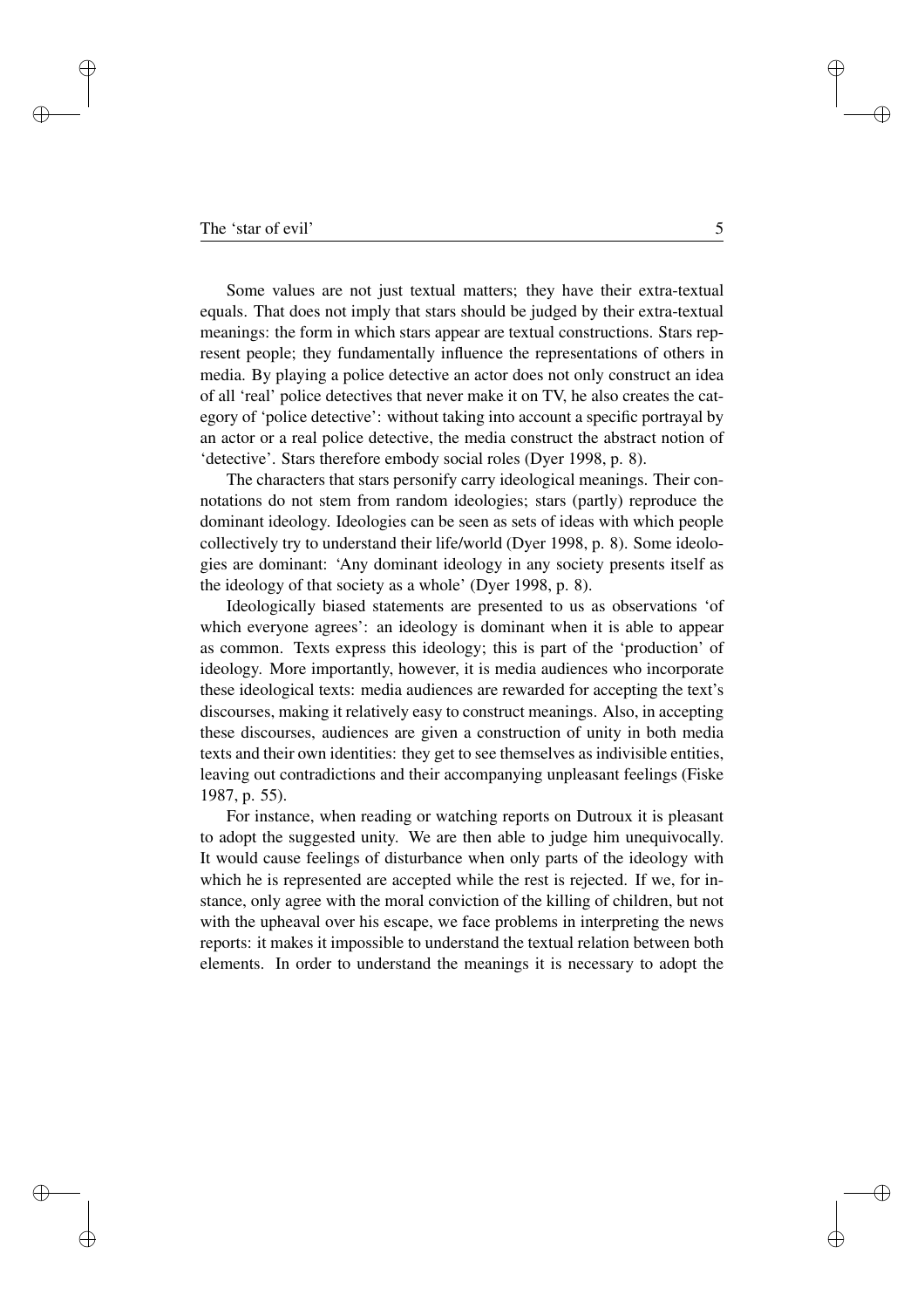✐

✐

✐

unity that is suggested by the text.<sup>7</sup> Identification is therefore based on ideology; it is not just a 'warm feeling' for a fellow human being. We find the texts concerning Dutroux to form a unity when we adopt the ideological views on the victims. Only then comes psychological identification. It also works the other way around: when accepting the ideological standpoints on Dutroux, we are placed at a distance from him. He is presented as deviant. Psychological identification is almost impossible as a shared ideological position is missing.

Characters are essential to television and therefore to other media. Stars make up specific types of characters: they are not only media personalities, but they also fulfil a social role. On this level, characters (like stars) carry ideological consequences. Usually stars follow and (re)construct the dominant ideology. Its morals are presented as a unity, creating the condition for the audiences to adopt the same position. The reward for accepting the construction of unity is the unequivocal meaning that can be given to the reports. In the next two sections I will further elaborate on this by discussing contemporary film and television stars (section 3) and historical stars (section 4).

## Contemporary stars: film and television stars

Characters that dominate media representations can be described as stars, e.g. film, television, and historical stars (Pisters 2000). Therefore, one condition for stardom is the existence of media. The audience is separated from its stars by time and place; we only know them through stories and images. 'In this sense there are no such things as heroes, only communication about heroes. Without communication, there would be no hero' (Strate 1994, p. 16). The transfer of information is essential for the definition of a star: a star is an actor performing in a specific medium after which his or her character enters another media. His or her fame is a construction that surpasses several media. I shall now discuss the two most prominent types: the film and television star.

 $\rightarrow$ 

 $\rightarrow$ 

✐

<sup>&</sup>lt;sup>7</sup>Fiske argues this too, but also notes that true unity can never be achieved: 'Television's thrust towards unity in diversity never totally achieves its object: the diversity is always there, both in "the world" that television looks at from the lounge room and in the relationships that its viewers take up with the screen' (Fiske 1987, p. 58).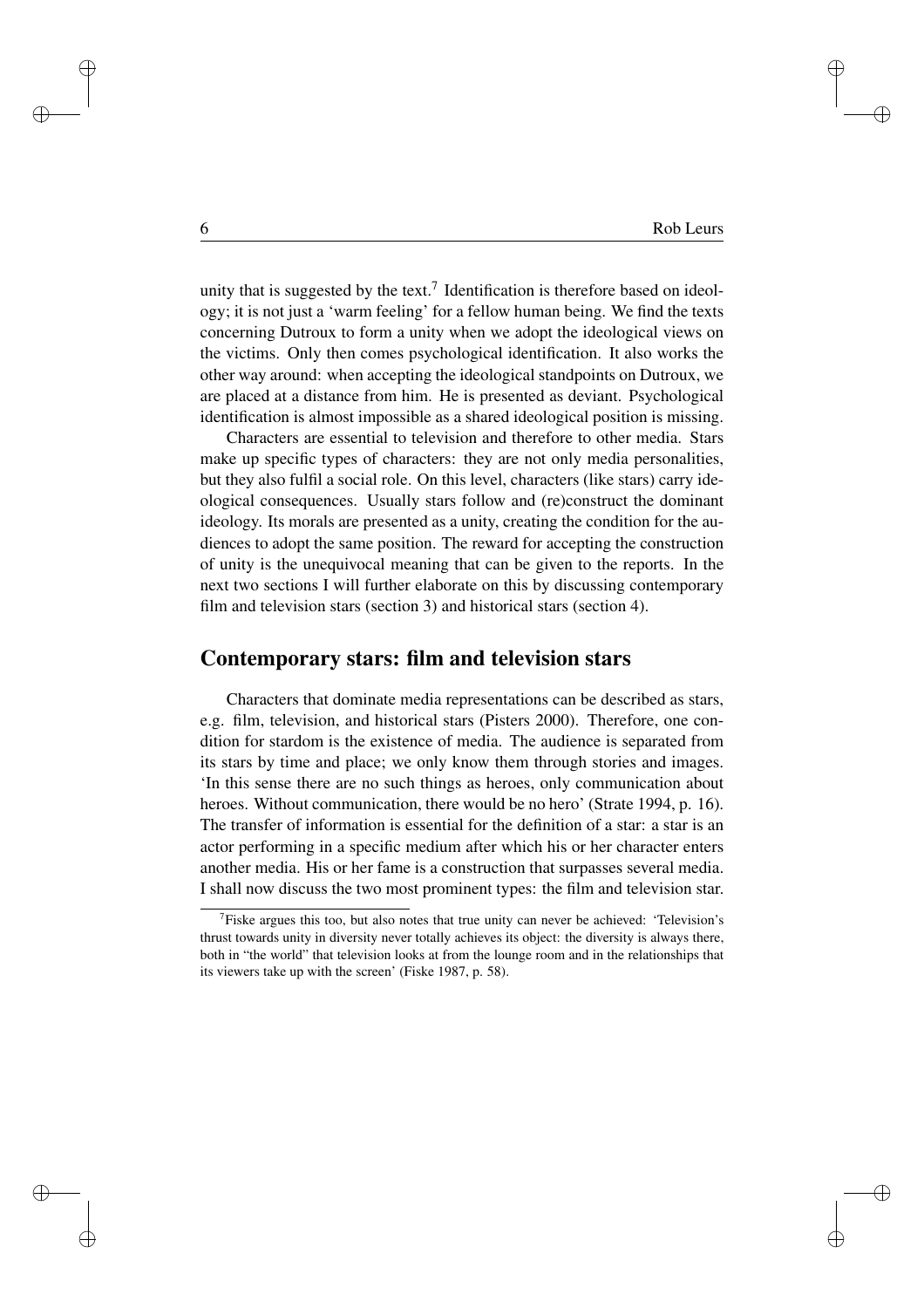#### Film stars

 $\rightarrow$ 

 $\rightarrow$ 

✐

✐

Soon after the introduction of the medium film, several actors received the status of a film star: around 1920 a star system already existed. Boorstin (1992) calls this a shift from the 'star film' to the 'film star': a shift from films with famous actors to personalities around which the film revolves. To fulfil this function, a film star is dependent upon the public opinion of his image. This is not the 'straightforward' image of an actor: Ellis (1991, p. 303) points out that a star is composed of opposing values and an incomplete image. To begin with the latter: the incompleteness of a film star is actually the distribution of image parts over various media but this also exists in the film itself: a visit to the cinema exposes a part of a star image but will never bring us the entire image. A star is a representation, which means that something that is absent is (partly) presented. The conditions for stardom are thus, as previously mentioned, the possibility to appear in the media. There is, however, another feature: the image of films stars is incoherent. Film stars are simultaneously ordinary and extraordinary.

Before I discuss this incoherence, I would briefly like to mention Dyers' (1998) vision of the opposing values in a star. Where Ellis 1991 speaks of an ordinary and an extraordinary person, Dyer states four opposites: firstly he briefly describes the ordinary-extraordinary opposition and secondly, the stars' symbolization of the individual personality as well as of their common cultural values. The audience can also read stars according to both the dominant and the opposing ideologies despite the fact that stars generally put forward the dominating values. Fourthly, stars represent both commercial and artistic values. Of these aspects the ordinary-extraordinary opposition is the most important. Identifying the extraordinary within a star is not difficult: in their films people like Bruce Willis and Arnold Schwarzenegger can apparently deal with the whole world. Off the screen they are almost as successful; both are joint directors of an international chain restaurant (Planet Hollywood). It is interesting to see what makes stars ordinary.

The lifestyle of stars is despite their outrageousness (enormous houses, expensive parties) viewed as ordinary. Dyer gives three explanations for this. Firstly film stars are seen as ordinary people who just have a luxurious lifestyle which does not affect their personality. Besides that, their stardom emphasizes human capabilities (e.g. the ability to take hold of our own destiny) at the ✐

✐

✐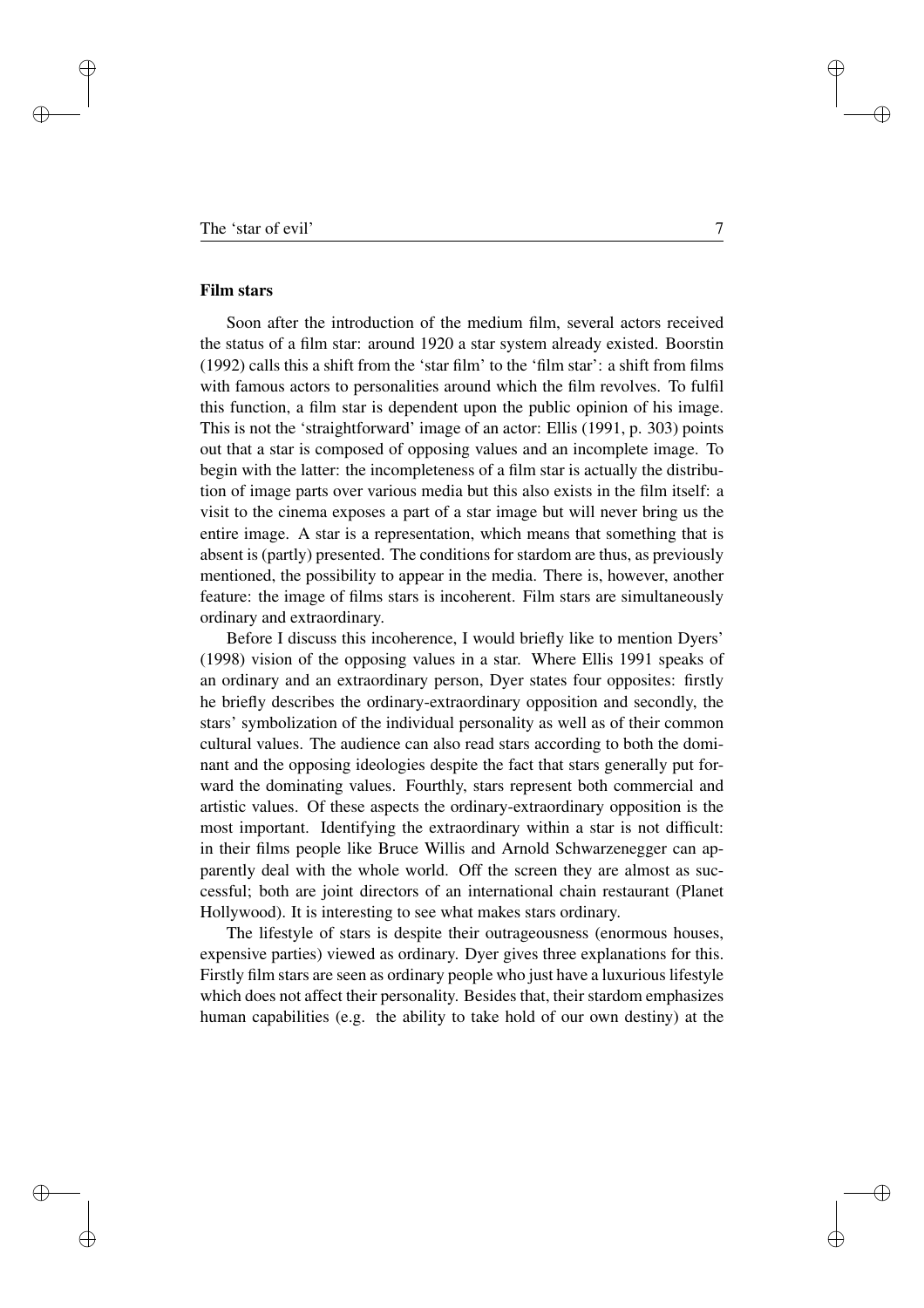✐

✐

✐

expense of others; the characteristics represented by stars do not come forth of material circumstances. Both explanations are based on the idea that human aspects are not bound to material factors. The third and last explanation is:

[...] stars represent what are taken to be people typical of this society; yet the types of people we assume characterise our society may nevertheless be singularly absent from our actual day-to-day experience of society; the specialness of stars may then be that they are the only ones around who are ordinary!

Dyer 1998, p. 43.

Stars therefore *are* not that ordinary, they just *seem* ordinary; ordinariness is purely a construction of the media. The ordinariness of a star rounds-off their character: 'a man of flesh and blood'. A film star has more characteristics, some of which are not visible. The media audience can then be surprised by the unexpectedness of their performance. The result of multiple characteristics is that film stars are never completely good or bad; they possess characteristics that fall into both categories.

#### Television stars

Television stars are constructed just like film stars: they are formed by discourses. Yet there is an important difference. Where film stars bring about a complex game of the ordinary and the extraordinary, television stars do not: they are presented with a lot of glamour. Therefore everyone who frequently appears on the television screen is a star; weather men are television stars just like presenters of game shows, football commentators and news readers. In fact, it is because of their presence some do not call them a star. Ellis (1991) calls these categories 'personalities', whereas Meyrowitz (1994), Boorstin (1992) and Dyer (1998) speak of 'celebrities'. However, whichever term may be used these authors do ascribe television stars the same qualities. Ellis views a 'personality' as '[...]someone who is famous for being famous, and is famous only in so far as he or she makes frequent television appearances' (Ellis 1991, p. 314). For instance, Paris Hilton is a star because of her constant appearances on television. If she appears in related media (e.g. gossip magazines) it is not to play the game between the ordinary and the extraordinary; she appears in the gossip magazines so that we can check whether

 $\rightarrow$ 

 $\rightarrow$ 

✐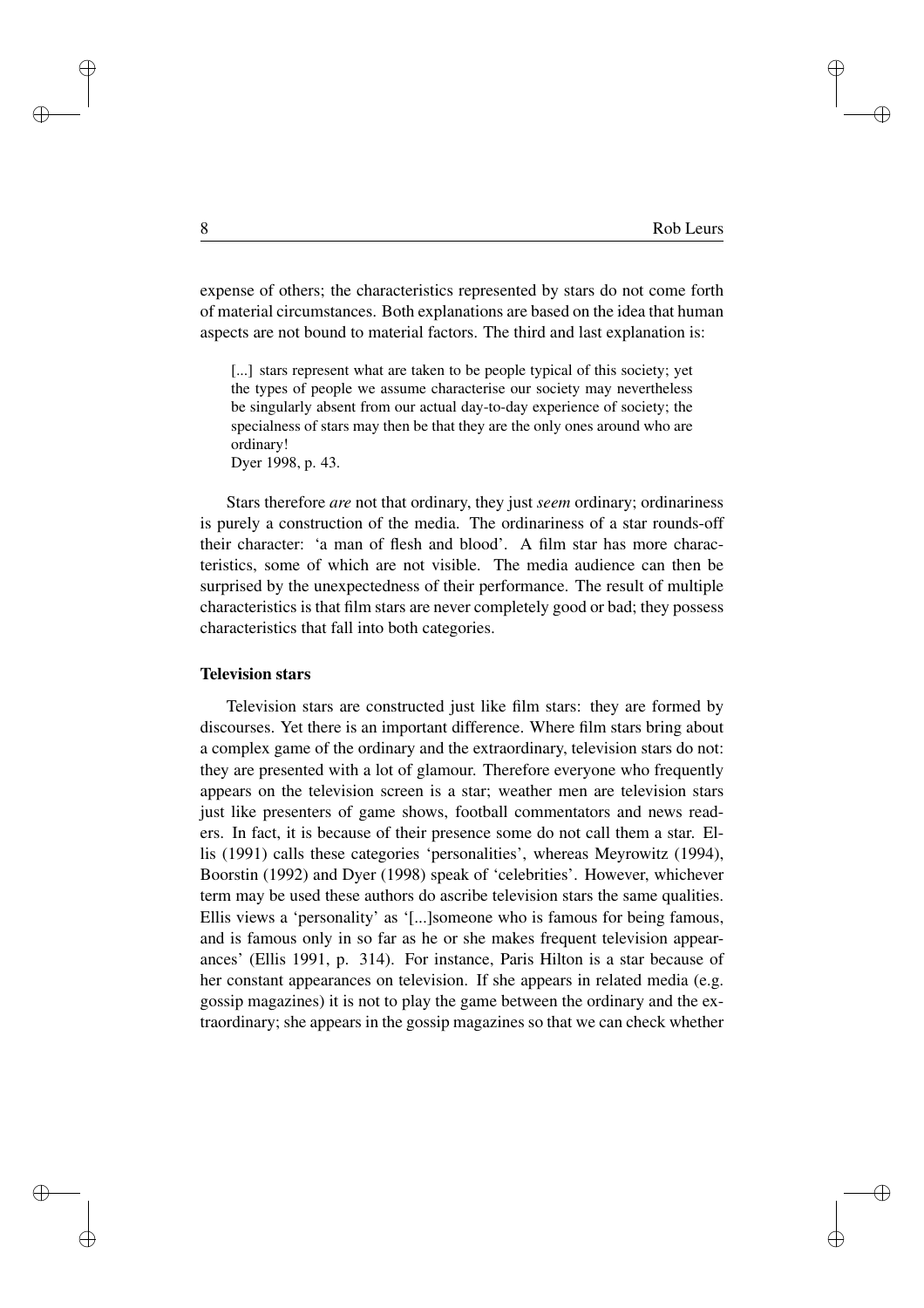$\rightarrow$ 

✐

✐

her personality deviates from her television role. Rarely do we discover another personality than the one we already know of being famous for wanting to be famous. Whether you call them 'personality' (Ellis 1991) or 'celebrity' (Meyrowitz 1994, Boorstin 1992 and Dyer 1998), they imply almost the same: we know television stars for their previous appearances. The definition of Meyrowitz for a celebrity is someone '[who is] being widely known for being widely known' (Meyrowitz 1994, p. 63). Boorstin uses a similar discription 'The celebrity is a person who is known for his well-knownness' (Boorstin 1992, p. 57). Dyer borrows this term from Boorstin.

In this section the two most obvious types of media characters have been taken into consideration: film – and television stars. Film stars have an incomplete and incoherent image. Boorstin considers the extraordinary as a characteristic of stars from the past in contrast to contemporary stars: 'The hero was distinguished by his achievement; the celebrity by his image or trademark. The hero created himself; the celebrity is created by the media. The hero was a big man; the celebrity is a big name' (Boorstin 1992, p. 57). This shows that stardom is historically bound. The following section will show how the changes that stars have gone through are a consequence of the changes in dominance of various media-types.

## Historical stars: electronic, typographic and oral heroes

Typically contemporary behaviour suggests equivalence between stars and the audience; stars are 'exactly as ordinary as real people.' Old stars such as gods and heroes on the other hand show 'ideal ways of behaving' (Dyer 1998, p. 21-22). The ideal behaviour of former stars is based upon a larger distance towards the audience. Gods and heroes fulfil an exemplary function; they are the inaccessible ideal that people strive towards but can never reach.

The historical change of an exemplary function to that of equivalence is the result of innovations in media technology. Inventions such as the printing press, television and internet have transformed the star discourse and therefore our conception of stars (Strate 1994, p. 17). McLuhan formulates the importance of media specific properties in what has become a famous pronouncement '[... ] "the medium is the message" because it is the medium that shapes and controls the scale and form of human association and action'

✐

✐

✐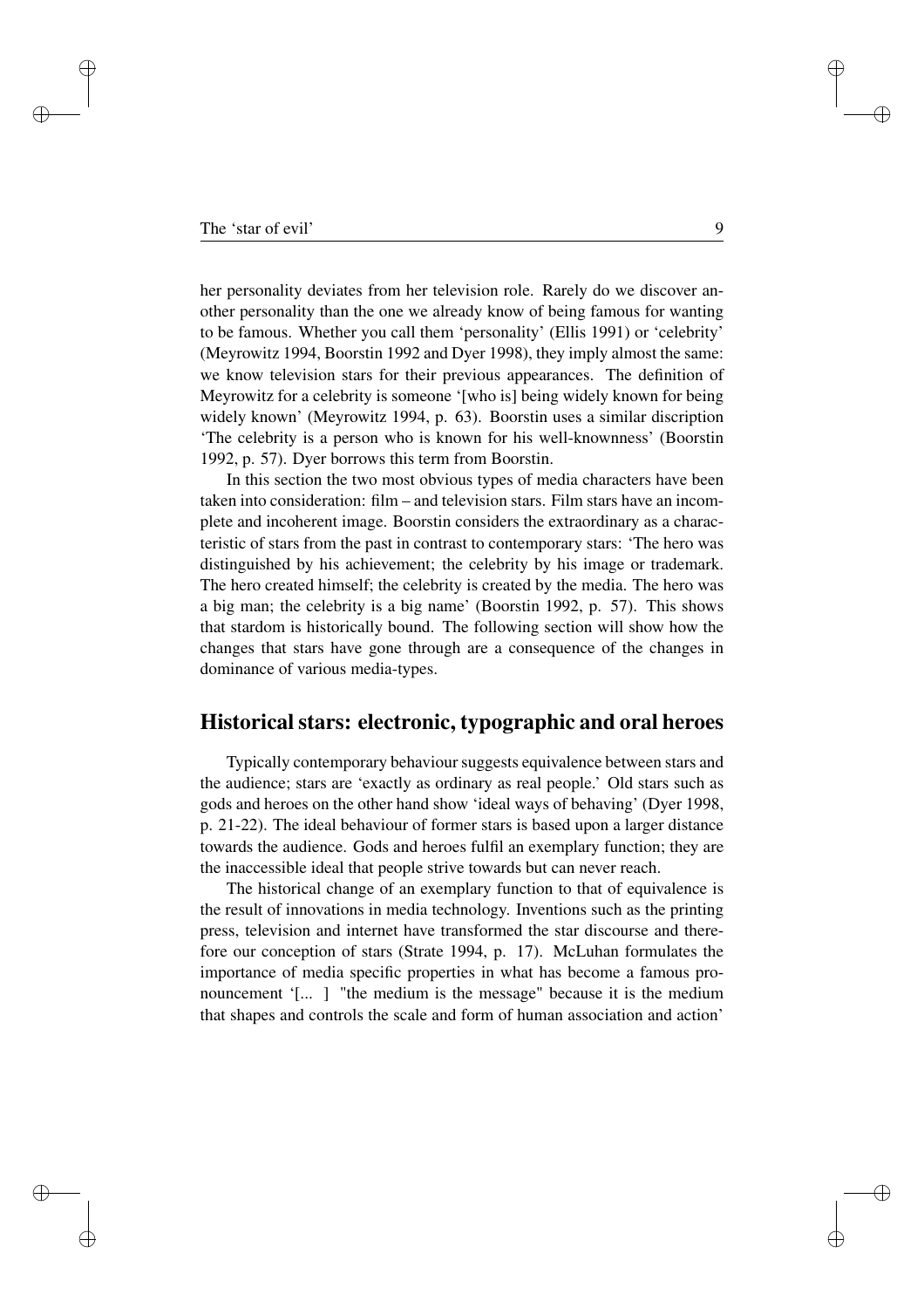✐

✐

✐

(McLuhan 1964, p. 24). He considers media as extension pieces of human capacities. By changing the medium, the sensory experiences of people change. Thus the hearing capacity is very important in a world without the alphabet: tales must be told and listened to. In the 'alphabet era' the eye becomes more important: tales are written down and are read (McLuhan, M. and Fiore, Q. 1967, p. 44). However, the influence of media specific properties reaches further than just changes in the use of our senses. Written stories differ from told tales; it is through the alphabet that the novel can adopt its characteristic form.

Characters in novels are capable of character development: a novel shows 'life by time'8. Each media era has its own stars. The star discourse of our time relates us on a more or less equal level with the star: they are partially ordinary and 'merely' show a 'typical way of behaving'.

Historical stars have a discourse that is almost the opposite of contemporary stars. The historical development of stars has been divided by Strate (1994) into three parts: in our times there are the 'electronic heroes' who replaced the 'typographic heroes' that in turn originated from the 'oral heroes'. The modern 'electronic hero' has been formed by an environment in which telecommunication plays an important role; information can be multiplied or shared rapidly. Because the emphasis lies on speed, the new has priority over the traditional. The old is too slow whilst the new is simply new enough. For this reason the 'electronic hero' is a contemporary character: he or she can become famous extremely fast but shall, as a result, remain a 'light figure':

[...] the electronic hero is no hero at all. [...] Unlike the heavy figure of oral culture who is qualitatively greater than us, or the typographic hero characterized by significant achievement in a specialized sector, the light figure of electronic culture is ordinary, just like us. Strate 1994, p. 20.

This reminds us of what Meyrowitz, Boorstin and Dyer define as 'celebrity' and what Ellis calls 'personality'.

The stars of our time followed after the 'typographic heroes'. The stars from written tales are not as temporary as the 'electronic heroes' but are also not 'flat characters'. Because information could be stored in writing, a character could be detailed and subtly developed, unlike the instant loss of infor-

 $\rightarrow$ 

 $\rightarrow$ 

✐

<sup>&</sup>lt;sup>8</sup>Dyer adopts this quote from Forster. See Dyer (1998, p. 94).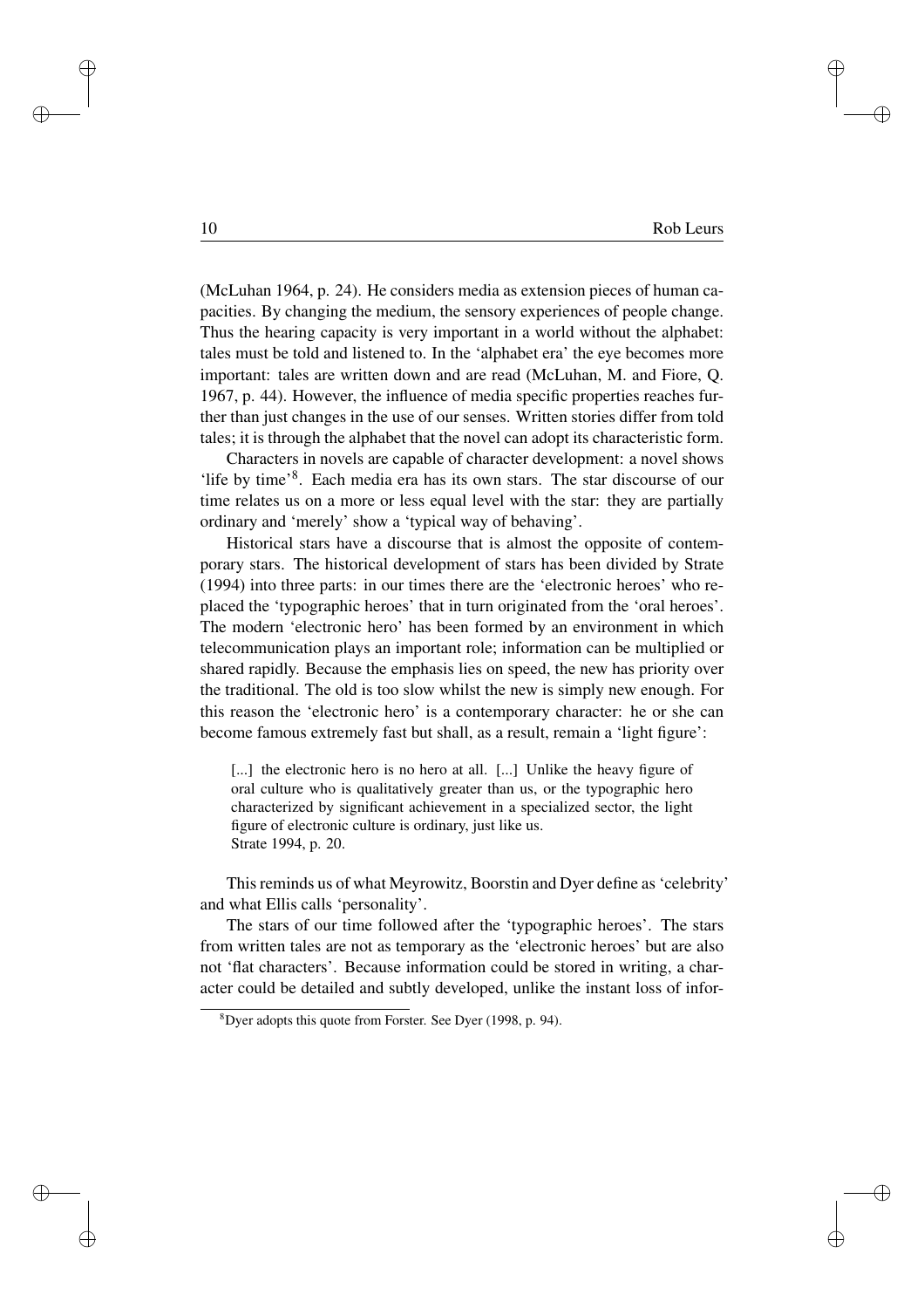$\rightarrow$ 

✐

✐

mation in contemporary times; books are not as temporary as television programmes. The 'typographic hero' is a 'realistic', mortal character that can be admired for its magnificence. Hamlet is an example of a 'typographic hero': he is impressive as a prince, erudite ('to be or not to be'), but above all he is also a waverer. '[... ] typographic heroes are known for their ideas, their intellectual and creative production. Action may still be present, but it is the mental, not the physical, that is emphasized' (Strate 1994, p. 19).

'Typographic heroes' are famous for their actions as well as their mental performances. But there is also another characteristic:

A further difference between oral and literate cultures is that in the latter, a clear distinction is made between fact and fiction, leading to a further distinction between fictional and nonfictional heroes, a distinction that does not exist in oral cultures. Strate 1994, p. 19.

According to Strate the oldest star category is the 'oral hero'. This is because information could not be put down into writing but could only be remembered. These characters are out of proportion ('larger than life') and super human: Moses split the Red Sea, Thor rode on a carriage through air and allowed it to thunder and Heracles brought back the dog Cerberus from the Hades. Indeed no human tasks.

Limited capacity for the storage of information in turn limits the number of heroes possible in oral cultures so that they tend to be composite figures; the actions of many are attributed to one hero. Needing to be both economical and memorable, oral heroes tend to be predictable, characterized by clichés and formulas (e.g., clever Odysseus, brave Achilles, etc.). They also tend to be impersonal, generic, or type characters, as details relating to individual idiosyncrasies would tax the storage capacity of collective memory and are not essential for cultural survival. Moreover, to enhance memorability, the stories of oral heroes are dramatic and conflict-oriented, characterized by contests and combat.

Strate 1994, p. 17-18.

Just like those of contemporary film and television stars, the characteristics of oral heroes are generally representative of valued and beloved personalities. In this light, it is of interest to explore how an abject personality, such as Marc Dutroux, has gained stardom. Just like the aforementioned ✐

✐

✐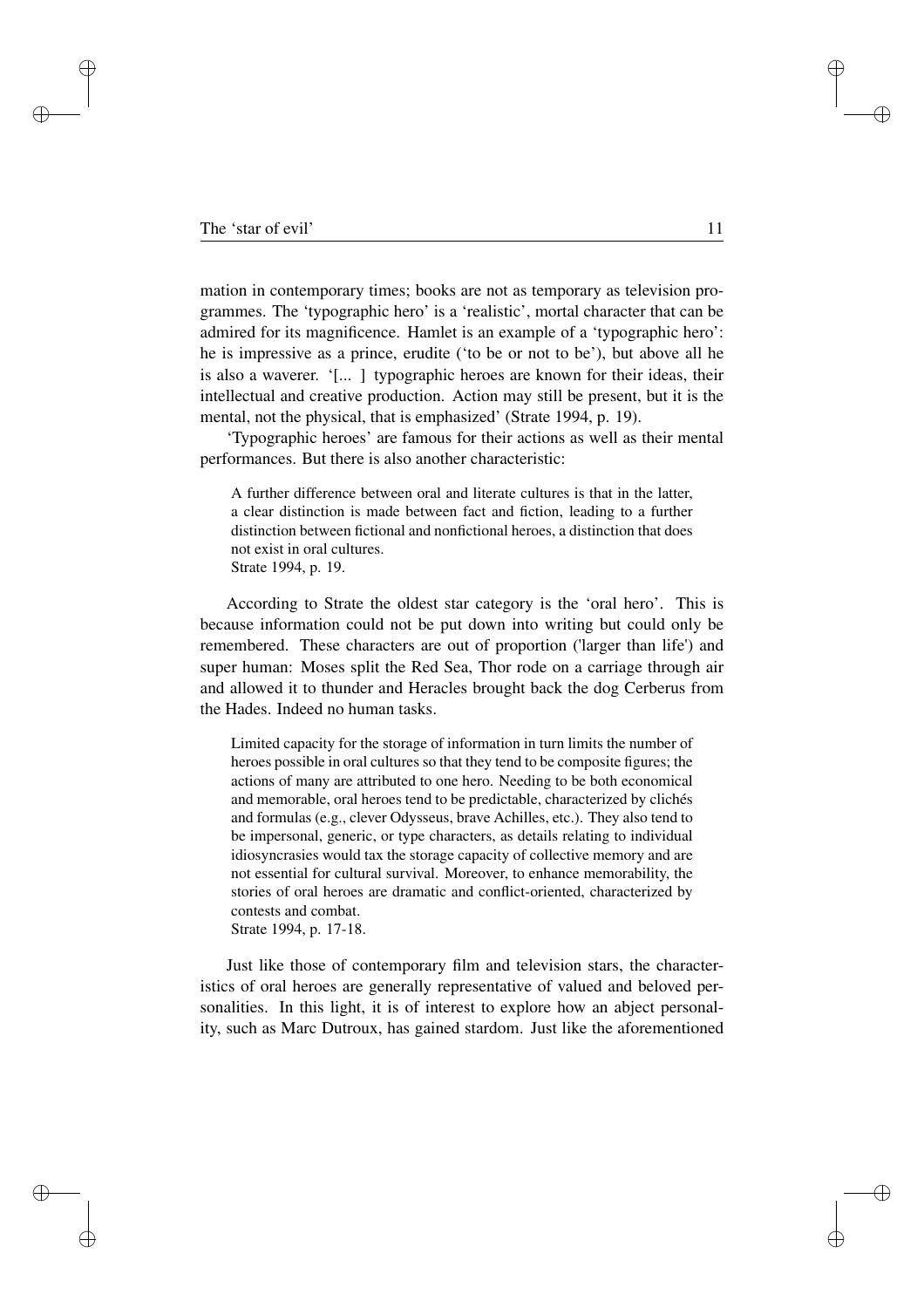✐

✐

✐

stars, Dutroux is a well-known personality, who has been widely discussed in the media. However, the theories on stardom need to be adapted in order to be able to understand villains such as Dutroux. In the next section I will firstly discuss Dutroux on the basis of existing 'star theories', after which I will propose two adaptations of theory in order to be able to understand Marc Dutrioux as a 'star of evil'.

## Dutroux as a 'star of evil'

Dutroux is the focus of the press coverage on his escape. He is represented as a morally abject person with an iron grip upon his surroundings. Not only are his two accomplices under his control but also his opponents. He governs as a mighty sovereign and acts upon his own discretion. That is, at least, the construction of Dutroux' character within the media. Dutroux does not have a supporting role, he is the main figure. He has the same function as the leading figures of a story: he keeps the story going.

As Dutroux is dominant in the media reports concerning his escape I attempt to understand him as a 'star'. Dutroux also has an image that is distributed over various media. He has gained his greatest fame through television but he has also appeared in newspapers, magazines and on radio. No single medium brings the image-parts together. Dutroux possesses this characteristic of film stars: his image is also incomplete.

However, Dutroux's characteristics do not entirely fit conventional star theories: In contrast to 'common stars', he is morally evil. $9$  And unlike with film stars, the ordinary and the extraordinary in his case do not go hand in hand. It is not difficult to view Dutroux as extraordinary: he represents 'The Evil'. He is exceptionally bad in his deeds. However, it is impossible to assign him ordinary characteristics. In the media researched, Dutroux' character has

 $\rightarrow$ 

 $\rightarrow$ 

✐

<sup>&</sup>lt;sup>9</sup>There are no adequate theories on morally abject stars; theories on e.g. 'Blaxploitation' stars are not appropriate. Although 'Blaxploitation' star theories deal with 'bad ass' characters, they stand in an ethnic context (Koven 2001). Dutroux lacks this context, which would make it incorrect to relate him to such stars. The horror genre also provides hardly any ties, because it is concerned with fictious bad guys that are not part of a public debate. There is, however, literature on serial killers (e.g. Seltzer 1998), but this does not explicitely and exclusively deal with the media appearances of suchs morally abject persons; it is mainly concerned with causes and impacts of their crimes.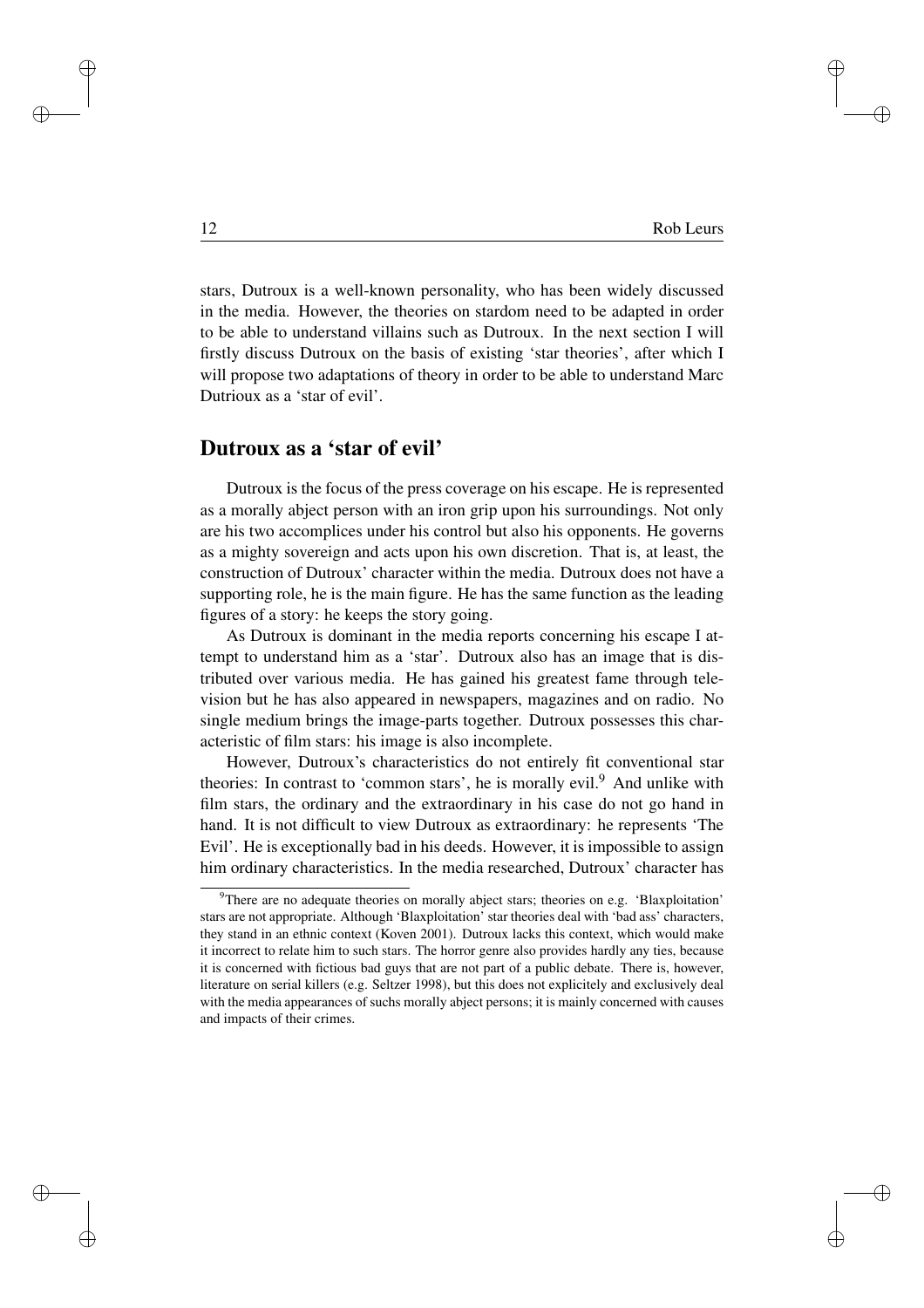$\rightarrow$ 

✐

✐

not been rounded-off. In the Dutch television programme *Netwerk* a voiceover explains: 'Dutroux represents all that is evil'.<sup>10</sup> Never does Dutroux become ordinary: 'Not only were the young girls kidnapped by Dutroux terrified, his wife did not dare open her mouth when she was addressed by him. And even the prison guards preferred to meet his wishes'.<sup>11</sup> Apparently Dutroux is singularly able to scare many different people. It is impossible to call him an ordinary person; Dutroux is not a 'round character'. Nowhere does he become ordinary. He has the image of being exceptionally evil without being ordinary at the same time. He thus partly shares the features of a film star: he is incomplete and extraordinary, but he is never ordinary.

Moreover, Dutroux only partly resembles TV-stars; his regular appearances on television do not represent the earlier mentioned phenomenon of being 'famous for being famous'. Because Dutroux is famous for being a morally abject person we have reason for knowing him from somewhere. We know his deeds, mourn the victims and are outraged, scared or angry, when we see him on television. In the news coverage it becomes apparent that he is not famous for the sake of being famous:

In 1993, the administrating minister of justice Wathelet signed the request for the early release of Dutroux for these crimes (the rape of five minors in the eighties). Barely on free foot however, he once again choose the path of destruction. After the discovery of four dead young girls in his cellars in August 1996 he was made to serve the sentence for the previous rapes as well.<sup>12</sup>

Dutroux appears on television because he has committed terrible crimes and turned the country 'upside down' with his escape, which led to the resignation of two ministers. He appears in the news because he is, amongst others, the topic of debate within the national government. Not something that could be understood as fame without any other qualities. Though television is the main medium in which he appears, he is not a television star. He is not 'famous for being famous'.

✐

✐

✐

<sup>10</sup>Netwerk, 1998. Avro, April 23.

<sup>11</sup>De Volkskrant, 1998. Werkloze wist iedereen naar zijn hand te zetten. *De Volkskrant*, 24 April.

 $12$ De Telegraaf, 1998. België in rep en roer na 'vrijlating' Dutroux. De Telegraaf, 15 May.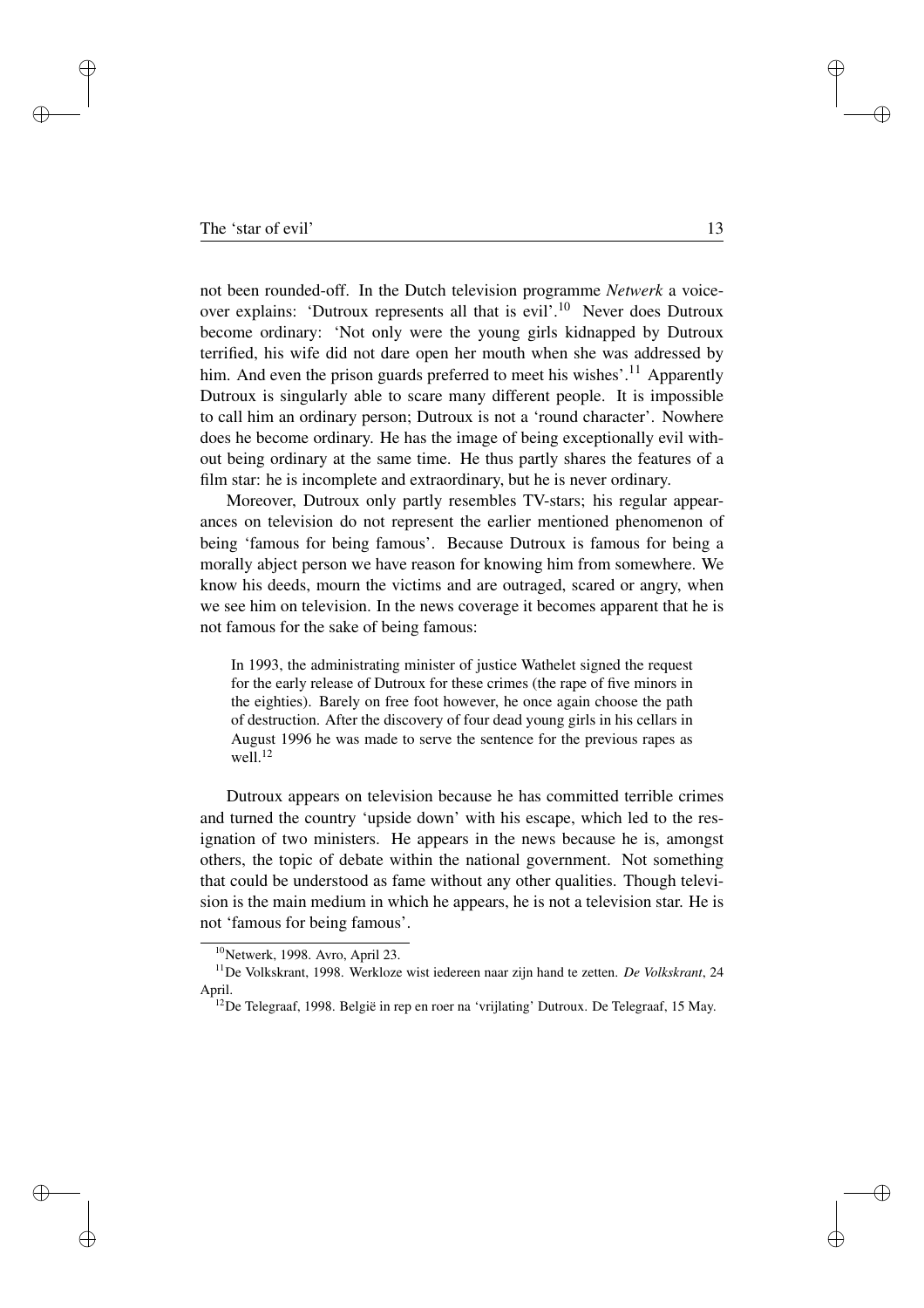✐

✐

✐

In short, Dutroux fulfils the characteristic of incompleteness but it is impossible to see him as ordinary: he is famous for his extraordinary actions. Dutroux is also not entirely seen as a television star: he is not, as aforementioned, 'famous for being famous'. Each time he appears on the television it is not to take part in a game or talk show (the two formats most suitable for fame-for-fames-sake). Each time he appears in a programme, it is because of his moral abject characteristics. He is the kidnapper, violator and assassin of several children.

The two most important contemporary star categories are partially applicable to him, but to typify his character more closely we must take into account his extraordinary characteristics. The extraordinary is central to the representation of Dutroux; he never becomes ordinary. His image is extremely one dimensional: '[... ] Marc Dutroux, the most hated criminal of the country  $\left[\dots\right]^{13}$ , 'Dutroux stands for excessive evil  $\left[\dots\right]^{14}$  and 'public enemy number one.'15 He is too one dimensional for the 'round character' of a novel or a film character. Everything we learn about him reinforces what we already know, which makes identification almost impossible. As such he does not resemble contemporary film or television stars, who display 'typical ways of behaving'. As a discursive construction, he more closely resembles the characteristics of historical stars.

Similar to historical stars there is a large distance between the star and the audience. Through the specific technological properties of media they embodied 'ideal ways of behaving.' They had an exemplary function that the ordinary public could attempt to pursue but would never reach. Dutroux is not an exemplary character, but he does share the large distance from the audience with stars from former times. He has a perversity that 'ordinary people shall never reach' but also do not wish to reach. He more closely resembles typographic and oral heroes than electronic heroes such as film and TV-stars.

As with typographical heroes, Dutroux' physical appearance is highly dependent on the mental connotations triggered by his actions. The Dutch television programme *Netwerk* states that Dutroux had altered his appearance weeks

 $\rightarrow$ 

 $\rightarrow$ 

✐

<sup>13</sup>*Jeugdjournaal*, 1998. NOS, April 24.

<sup>14</sup>*Netwerk*, 1998. AVRO, April 23.

<sup>15</sup>*2Vandaag*, 1998. TROS, April 23.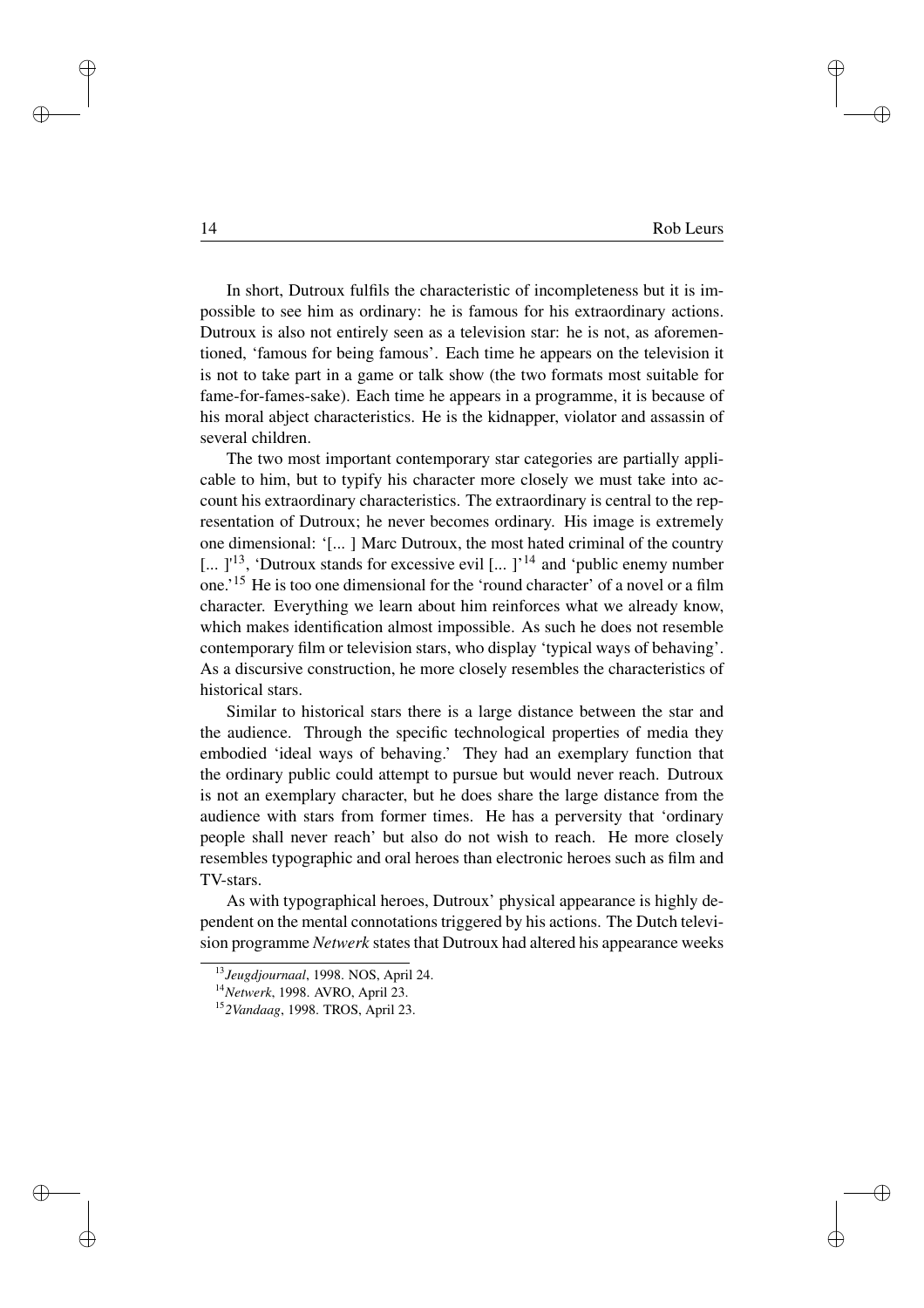$\rightarrow$ 

✐

✐

before his escape, making him unrecognizable during his flight.<sup>16</sup> It seems as though this was a premeditated action; his physical perversity (escaping in 'disguise') originated from mental perversity (a strategy of defeating morality). Such 'intelligent perversity' is unforgiveable. Moral abjection is predetermined, systematic and even rational. And that reason betrays us, makes it still more shocking. A poor consolation is that Dutroux is physically recognizable as an abject character: 'during his escape Dutroux wore pale blue prison blouse, blue trousers with white lining and white sport shoes'.17

However, something else is at play with Dutroux: fact and fiction merge. He is attributed all kinds of fictional quotes and ideas. TV presenter Stefan Sanders points out that Dutroux' motive to escape has been annexed by the Belgian press: he only wants freedom, but it is presented as if he wants to trick the country.<sup>18</sup> Dutroux partially resembles 'typographic heroes': he is famous for the mental aspect of his actions. But he does not fall into a discourse separated from fiction; he is simultaneously real and fictitious.

The typographic heroes were preceded by oral heroes. What Dutroux shares with these oral heroes is that he is also out of proportion, 'larger than life'. Dutroux is '[...] the most famous Belgian criminal of this century [...  $\vert\vert^{19}$ : he is not only the most famous criminal (as in exceeding the status of fame), but also of the entire century; he could be seen as the most famous Belgian of the century.

Vivid are still the images made Friday morning at one o'clock the day he was brought back to his cell in Arlon. Eyes closed, poised in the back seat with a broad grin on his face, he lets himself be transported back. Marc Dutroux had succeeded again: the country was on edge and two ministers had resigned. "You see, I can boss everyone around", is what he apparently called out when being arrested. $20$ 

He is excessively evil because he is in everything, even in his (alleged!) ideas and facial expressions, infinitely abject. Besides being super human 'oral heroes' are also 'conflict oriented'. Dutroux is central to a tale twisted ✐

✐

✐

<sup>16</sup>*Netwerk*, 1998. AVRO, April 23.

<sup>17</sup>De Telegraaf, 1998. Regering België wankelt na ontsnapping Dutroux. *De Telegraaf*, 24 April.

<sup>18</sup>*Het Blauwe Licht*, 1998. VPRO, April 29.

<sup>19</sup>De Volkskrant, 1998. België en Dutroux. *De Volkskrant*, 25 April.

<sup>20</sup>De Volkskrant, 1998. Restjes "witte woede" bij kindermonument. *De Volkskrant*, 25 April.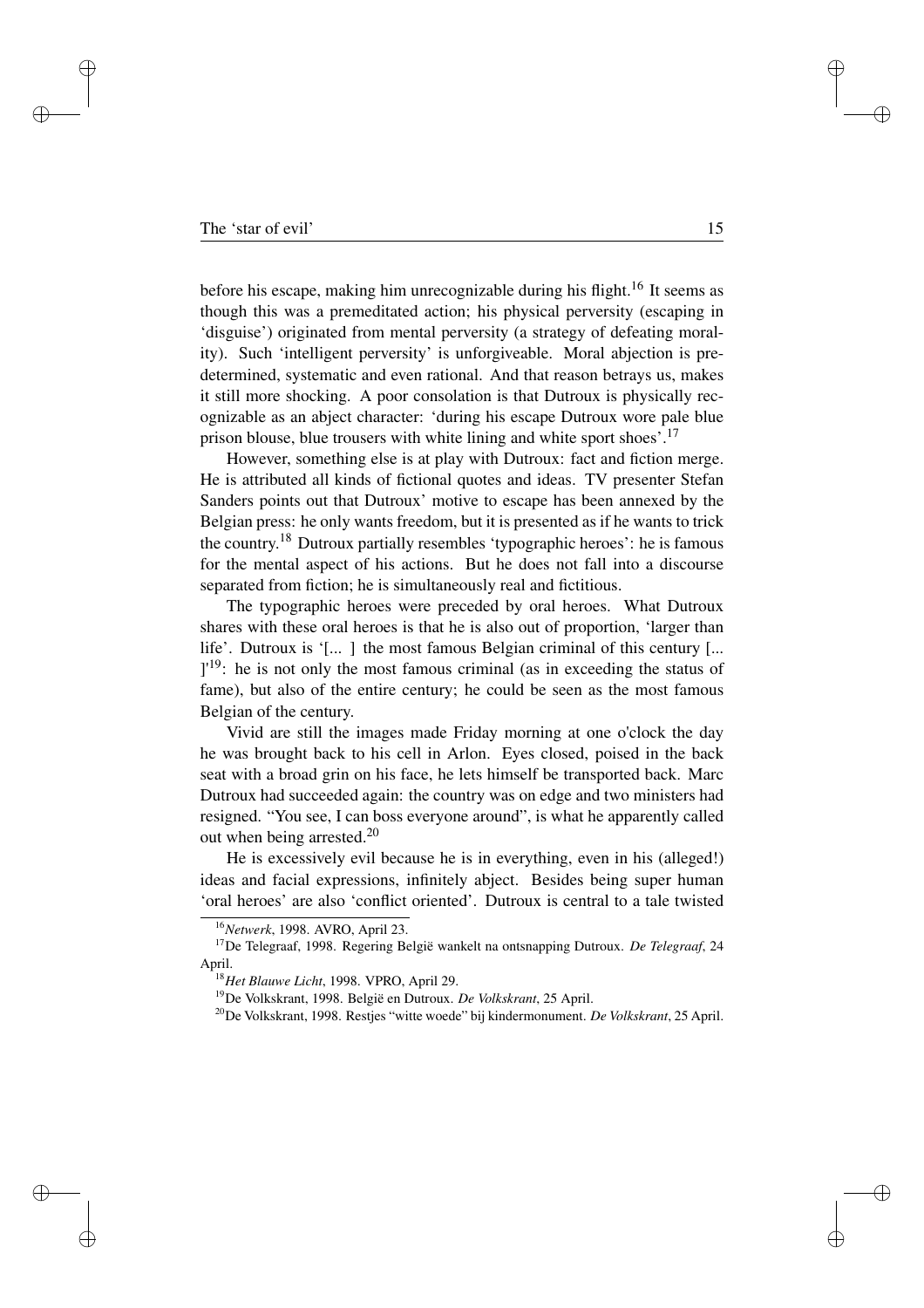✐

✐

✐

with conflicts. The representation of Dutroux contains similar conflicts. Wilting, the spokesman of the Amsterdam police force, lets Dutroux 'clash' with the innocent that form the rest of society: 'someone this dangerous  $[\dots]$ '.<sup>21</sup> He is also allocated qualities that are for that moment speculative: '[... ] child murderer Marc Dutroux'.<sup>22</sup> He has, at the moment that this newspaper bulletin was written, not yet been condemned for child assassination. Yet Dutroux has already been placed in a conflicting situation.

The preliminary conclusion can therefore be drawn that where Dutroux, as a morally abject person, deviates from contemporary stars, he does resemble historical stars: he partially resembles 'typographic heroes', but has more in common with 'oral heroes'. With 'typographic heroes' he has in common his mortality and his mentally charged actions. There is however with 'typographic heroes', a clear distinction between fact and fiction; this is not the case with Dutroux. As such he more resembles the 'oral hero', the oldest star type: he is an exceptionally 'flat character' in conflict. Morally abject persons such as Dutroux take position between the 'oral' and the 'typographic heroes', whereby they have most in common with the oldest stars. This may be considered as a critique on McLuhan: media specific properties are apparently not mighty enough to dominate the contents of the media entirely. Stars that are negatively assessed (from the devil and Medusa to Dutroux and Bin Laden) are not 'round characters' that are now presented as human despite the change in media forms. The McLuhian power of the media has been reserved for the positively assessed stars: they have grown along with the media developments. Moral goodness has become more human whereas moral perversity remains at a distance.

Dutroux is, just like every other moral abject person, not completely in accordance with 'oral' and 'typographic heroes': he is not a goodhearted darling like Salomon or Noah. To understand Dutroux theoretical adaptations are necessary.

#### Two theoretical adaptations

'Oral' and 'typographic heroes' fulfil an exemplary function: their behaviour is a directive. Because Dutroux has a different exemplary function,

 $\rightarrow$ 

 $\rightarrow$ 

✐

<sup>21</sup>*Barend en Witteman*, 1998. VARA, April 23.

<sup>22</sup>De Telegraaf, 1998. Dutroux-rechter Wathelet wankelt. *De Telegraaf*, 2 May.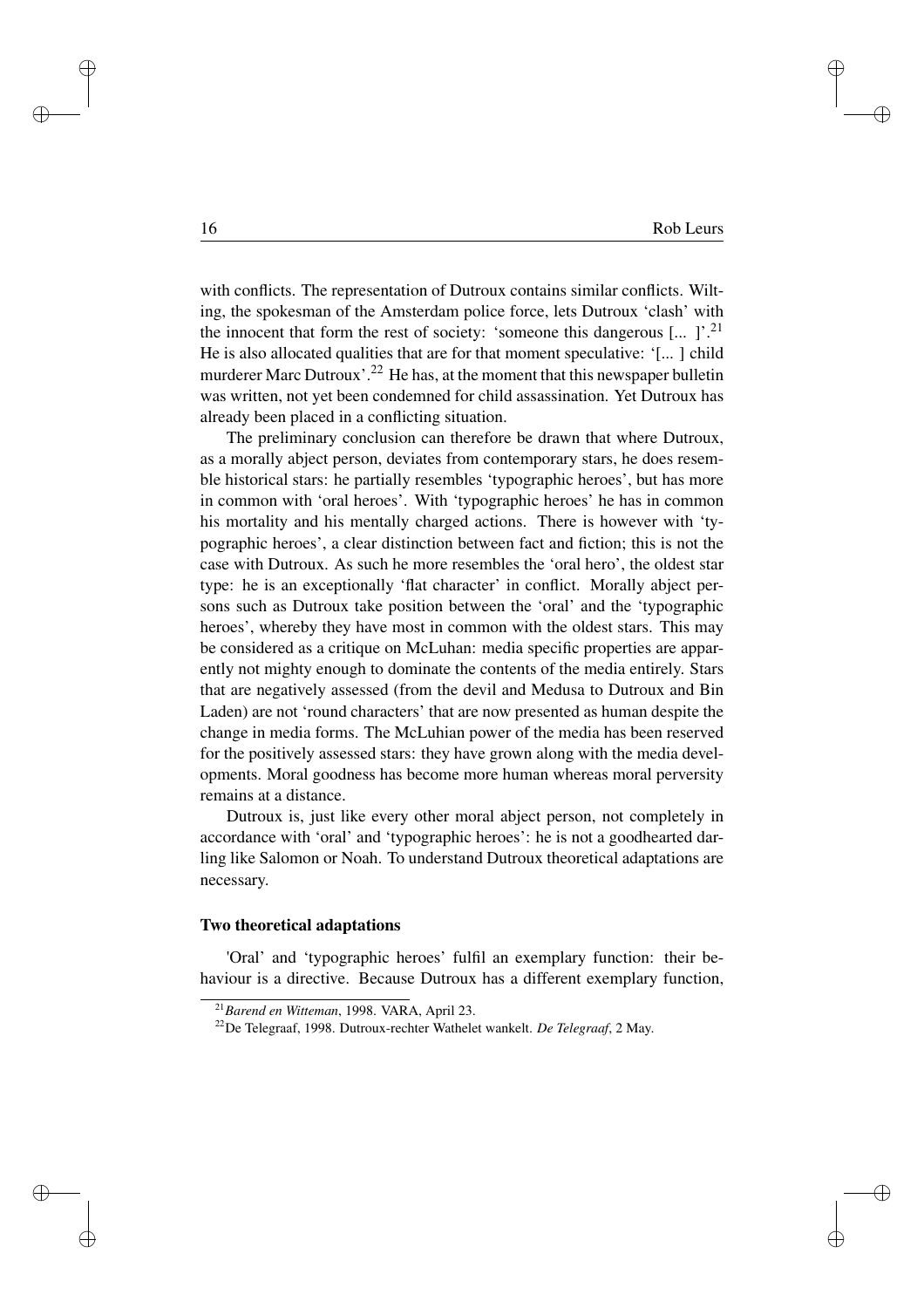$\rightarrow$ 

✐

✐

he is of course the 'anti-example', he can only be understood with theoretical adaptations. To understand Dutroux as a 'star of evil' two aspects of the theories of historical stars must be modified.

Firstly historical stars were greatly loved whereas Dutroux is unloved. His infamousness is proportionate (if that were measurable) to the degree that he exceeded the dominant moral standards. As this is an obvious adaptation I shall be brief; an example of a negative appraisal can illustrate this point. Dutroux is not merely scorned in an academic sense, people would rather see him dead than alive.

The Belgian children themselves reacted disbelievingly. "Let them shoot him down," called the youngest occupants of the country. Others are frightened that Dutroux shall escape his sentence. "Then he shall surely return from a far country and with another face," stated an 11-one year old boy.<sup>23</sup>

This plea for a death sentence originates from the conception that Dutroux has not only committed evil deeds but that he *is* indeed evil. He is an immoral beast. The first adaptation of the theory of historical stars speaks for itself: where King Salomon and Noah fulfil a positive role, Dutroux is as a morally abject person who is assessed very negatively. I mention this obvious adaptation for the sake of completeness.

The second adaptation is more complex. For this we must firstly consider Fiske and Reeves. Fiske understands television as a text that moves between two poles: on the one hand there are forces that strive for the closure of meaning, on the other hand there are forces that strive for openness of meaning, so that the audience can negotiate its contents (Fiske 1987, p. 84). The opposition of openness and closure is what Bakhtin refers to as 'heteroglossia'. Reeves explains this term:

*Heteroglossia,* the concept at the heart of Bakhtin's philosophy of language, is, according to Holquist, "as close a conceptualization as is possible of that locus where centripetal and centrifugal forces collide [...]". Reeves 1987, p. 151-152. Emphasis in original.

A heteroglot text contains several meanings unlikea monoglot text, which contains a singular message. The plural meanings in heteroglot texts (Fiske ✐

✐

✐

<sup>23</sup>De Telegraaf, 1998. Ontsnapping 'monster' teveel voor ouders. *De Telegraaf*, 24 April.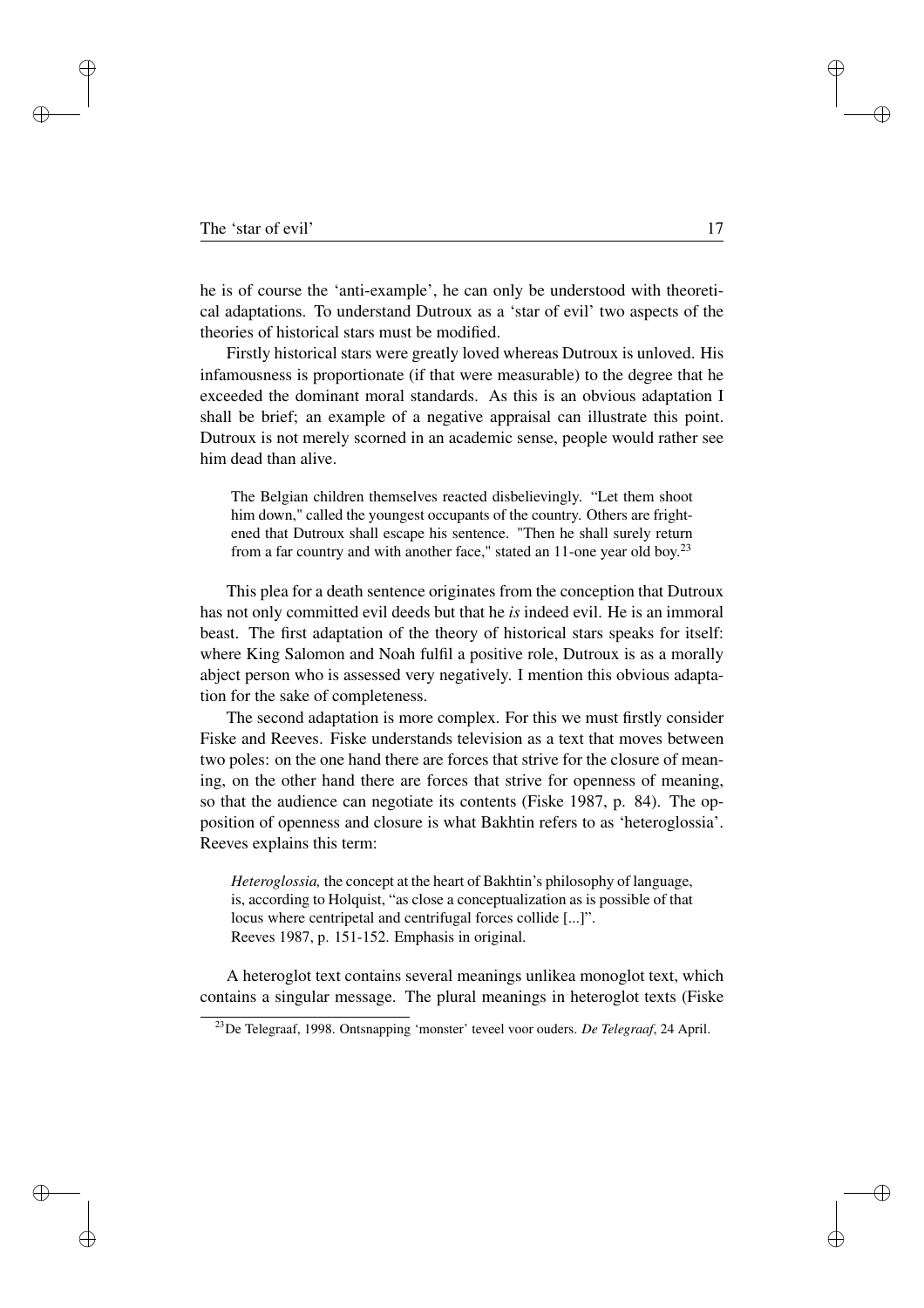✐

✐

✐

calls these open texts) has consequences for the position of a star: the media representation of a star is an open discourse. In other words: a star discourse has several layered meanings. Moses can be considered a leader (a sociological explanation), God's gift (the Jewish-Christian-Islamic vision) or a false guide (as the admirers of the Golden Calf saw him); he carries several meanings. This is not the case with Dutroux, who in contrast to Moses is negatively assessed. He is not multi-interpretable: child psychiatrist Peter Adriaansen calls the escape of Dutroux a psychological calamity for children. "In their eyes Dutroux is no longer a human of flesh and blood, but the personification of evil."24 This negative appraisal is not only reserved for children: "The escape of national enemy no. 1 is experienced by the larger part of society as an unprecedented international embarrassment".<sup>25</sup> Dutroux is therefore not a heteroglot star. But how should we then judge his discourse? He is not merely a monoglot (or closed) text; there is more at stake: Dutroux is absolutely hated.

Reeves applies a discursive reading of 'stardom' and can therefore conclude: '[...] a star is the *discourse* of an *individualized social type* – and as such, the star represents a *strategic socio-ideological worldview*' (Reeves 1987, p. 154. Emphasis in orginal). Stars produce social meanings that contribute to the 'maintenance of society in time': they represent cultural values that either match or are in conflict with other cultural values.<sup>26</sup> We now reach the core of the second theoretical adaptation. Dutroux is not only void of heteroglot texts but also of conventionally closed monoglot texts. His discourse is not simply or incidentally a restricted meaning; it is part of a strong

[...] "Opprobrious discourse". This is a kind of moralizing discourse which reproaches and rebukes, which scolds and condemns, which expresses disapproval of actions or individuals. It is discourse which carries the implication that the actions are shameful or disgraceful, and hence that the actions bring shame, disgrace, or discredit to the individual or individuals who performed them.

 $\rightarrow$ 

 $\rightarrow$ 

✐

<sup>24</sup>De Telegraaf, 1998. Ontsnapping 'monster' teveel voor ouders. *De Telegraaf*, 24 April.

<sup>25</sup>De Telegraaf, 1998. Regering België wankelt na ontsnapping Dutroux. *De Telegraaf*, 24 April.

 $^{26}$ This can be understood as a critique on the 'famous for being famous' theories on stars. They suggest that contemporary stars do not possess any qualities; however, there core quality is that they can align the meanings they generate with wider cultural values. It is their merit that they are reproducing the meanings and values of the society in which they function.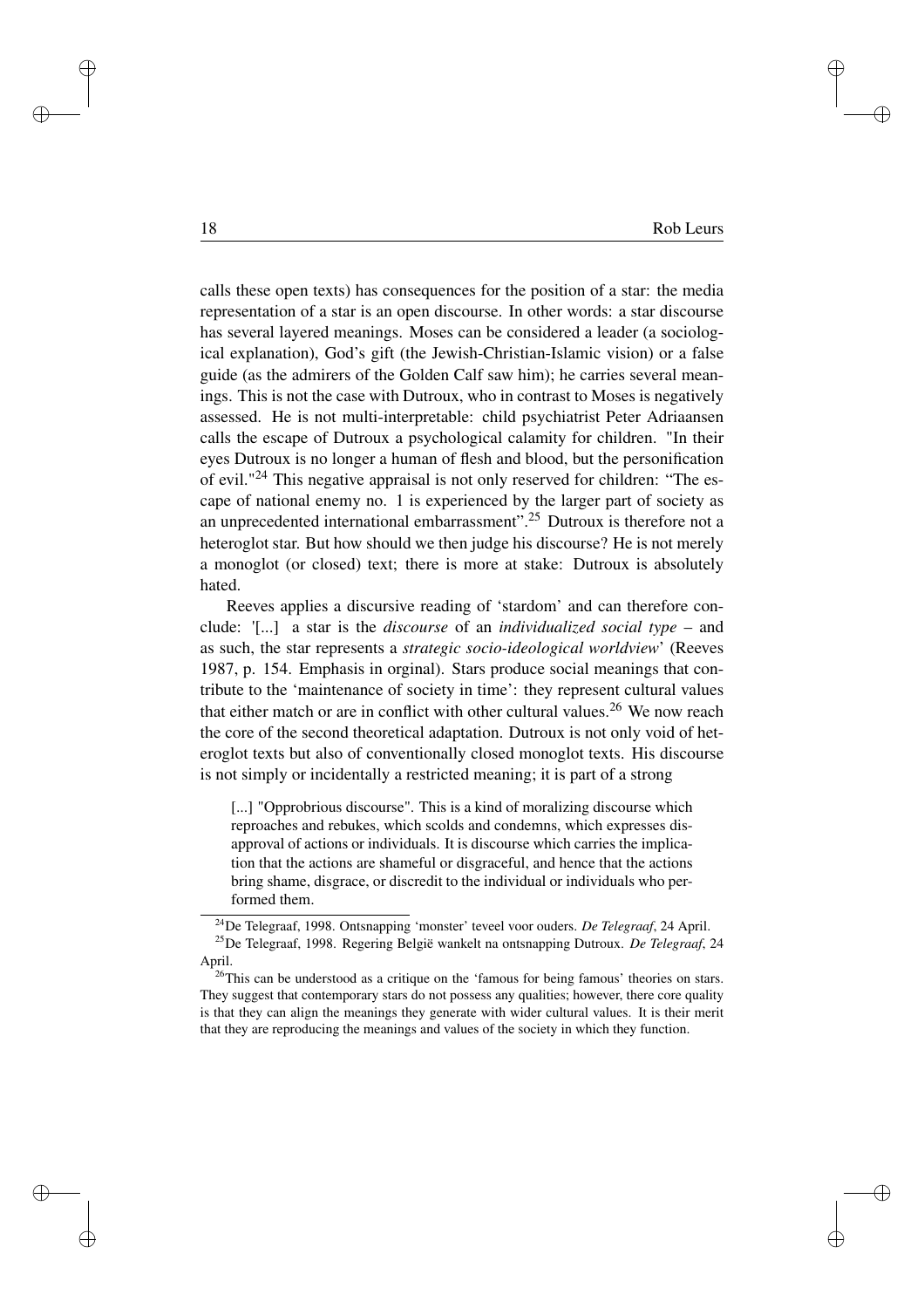$\rightarrow$ 

✐

✐

Thompson 1997, p. 45.

The texts, in which the non-fiction 'stars of evil' like Dutroux are central, are closed in their specific manner of giving meaning: they are morally compelling.<sup>27</sup> This despite the fact that (partial fiction, partial non-fiction) historical (oral and typographic) stars were generally not just positively assessed, but also the discourse concerning them was relatively open and not always of a moral nature: they could also carry character values that were not linked to ethics. As such, the biblical hero Samson boasted his strength, that was, until Delila deprived him of his long hair unprecedented. With Dutroux of course no doubts must exist in relation to the portrayal of good and evil; the closures in the texts concerning him are meant as moral lessons.

The name Dutroux emerged for the first time in august 1996. The disappearance of a number of young girls had disconcerted Belgium. On July 4th 1996 the parents of An Marchal (18), Eefje Lambrecks (19), Laetitia Delhez (14), Sabine Dardenne (13), Julie Lejeune (7) and Mélissa Russo (8) made a plea to the yet unknown kidnappers and that moved the entire country: "Whoever you are, we beg you to return us our children." When Dutroux was arrested on August 13th 1996 it was already too late for four of the six girls. Only Sabine and Laetitia could be rescued on time from the cellars of the child murderer. Julie and Mélissa had died of starvation when Dutroux was caught for theft and no one could look after the children.<sup>28</sup>

These descriptions leave little room for textual negotiations. The abomination Dutroux causes gives him the titles '[...] the "animal of Belgium" [...  $]^{29}$ , '[... ] "state enemy number one" [... ]<sup>'30</sup>, '[... ] public enemy no. 1 [...  $1^{31}$  and '[... ] "monster of Belgium" [...  $1^{32}$ . Television programmes ✐

✐

✐

 $27$  For the attention for 'serial killers' in popular culture and the relation between popular culture and actual serial killers, see Seltzer (1998).

<sup>28</sup>De Volkskrant, 1998. België leeft al anderhalf jaar met zaak-Dutroux. *De Volkskrant*, 24 April.

<sup>29</sup>De Telegraaf, 1998. Boswachter held van België na Dutroux-tip. *De Telegraaf*, 24 April.

<sup>&</sup>lt;sup>30</sup>De Volkskrant, 1998. Belgische kindermoordenaar baant zich een weg naar de vrijheid met ongeladen pistool; Oplettende boswachter ontdekt Dutroux, vastgelopen in de modder. *De Volkskrant*, 24 April.

<sup>31</sup>De Telegraaf, 1998. 'Ik schaam mij ervoor Belg te zijn'. *De Telegraaf*, 25 April.

<sup>32</sup>De telegraaf, 1998. Ontsnapping 'monster' teveel voor ouders. *De Telegraaf*, 24 April.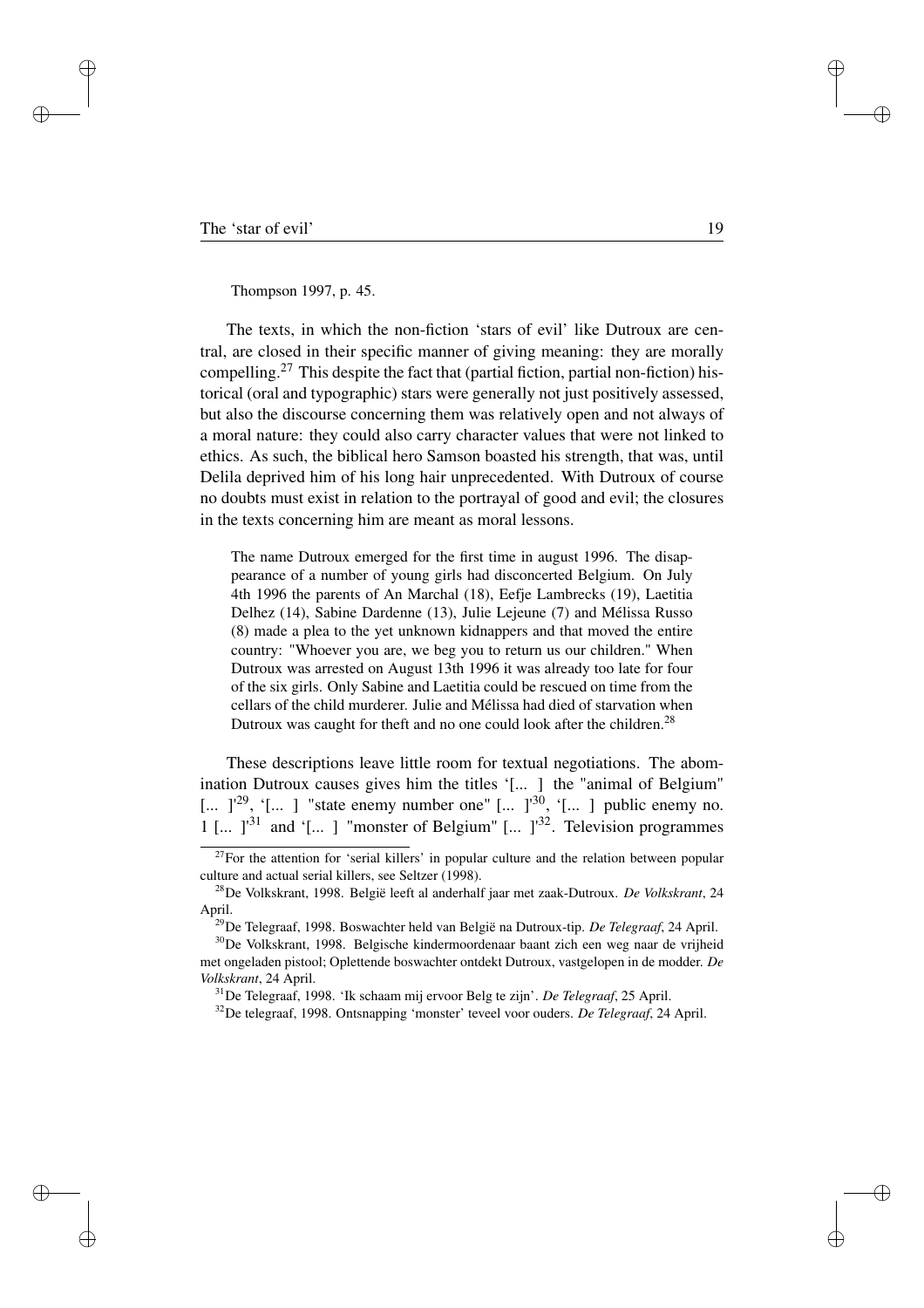✐

✐

✐

reconstruct his movements in 'slow-motion'33, which causes a dramatisation of the discourse. This is reinforced by commentators who isolate by blame: 'Belgium in deep crisis after escape Dutroux'<sup>34</sup> and 'He once again holds the entire nation in seizure'35.

In short, we can typify Marc Dutroux as a 'star of evil': he is the representation of a person with exceptional moral perversity. To be able to read him discursively, we must relate him to historical stars. With the 'oral hero' he shares the attribute that he has an exceptionally 'flat character' situated in conflict. With 'typographic heroes' he shares their mortality and mentally charged connotations. In contrast to Dutroux, fact and fiction are clearly separated with 'typographic heroes'. That places him in between 'oral' and 'typographic heroes' whereby he shares most attributes with the oldest star types. However, he does not entirely correspond to these star types either, therefore two theoretical adaptations have been necessary. Firstly Dutroux is negatively assessed whereas 'oral heroes' were generally positively assessed. Secondly, he plays no part in a (relatively) open text but is part of an 'opprobrious discourse': a strongly moral directive. Dutroux as 'star of evil' contributes on his part to the conservation of cultural and moral standards: he is (literally) the absolute anti-example.

# Conclusion – Dutroux as a morally abject character: the 'star of evil'

In order to enable myself to describe Dutroux as a 'star of evil' I had to take into consideration the importance of characters. Television centres on the representation of people and with the central position of television in the media landscape the remaining media (in this research the newspapers) also give people centrality. The most important characters become media stars; they represent the dominant ideology which has consequences for media consumers. Television viewers and newspaper readers receive a pay-off for adopting their reading strategy: as a result the process of giving meaning to a text

 $\rightarrow$ 

 $\rightarrow$ 

✐

<sup>33</sup>E.g. in: *2Vandaag*, 1998. EO, April 24.

<sup>34</sup>*Journaal*, 1998. NOS, April 24. 2000 hrs.

<sup>35</sup>*Nova*, 1998. NPS/VARA, April 24.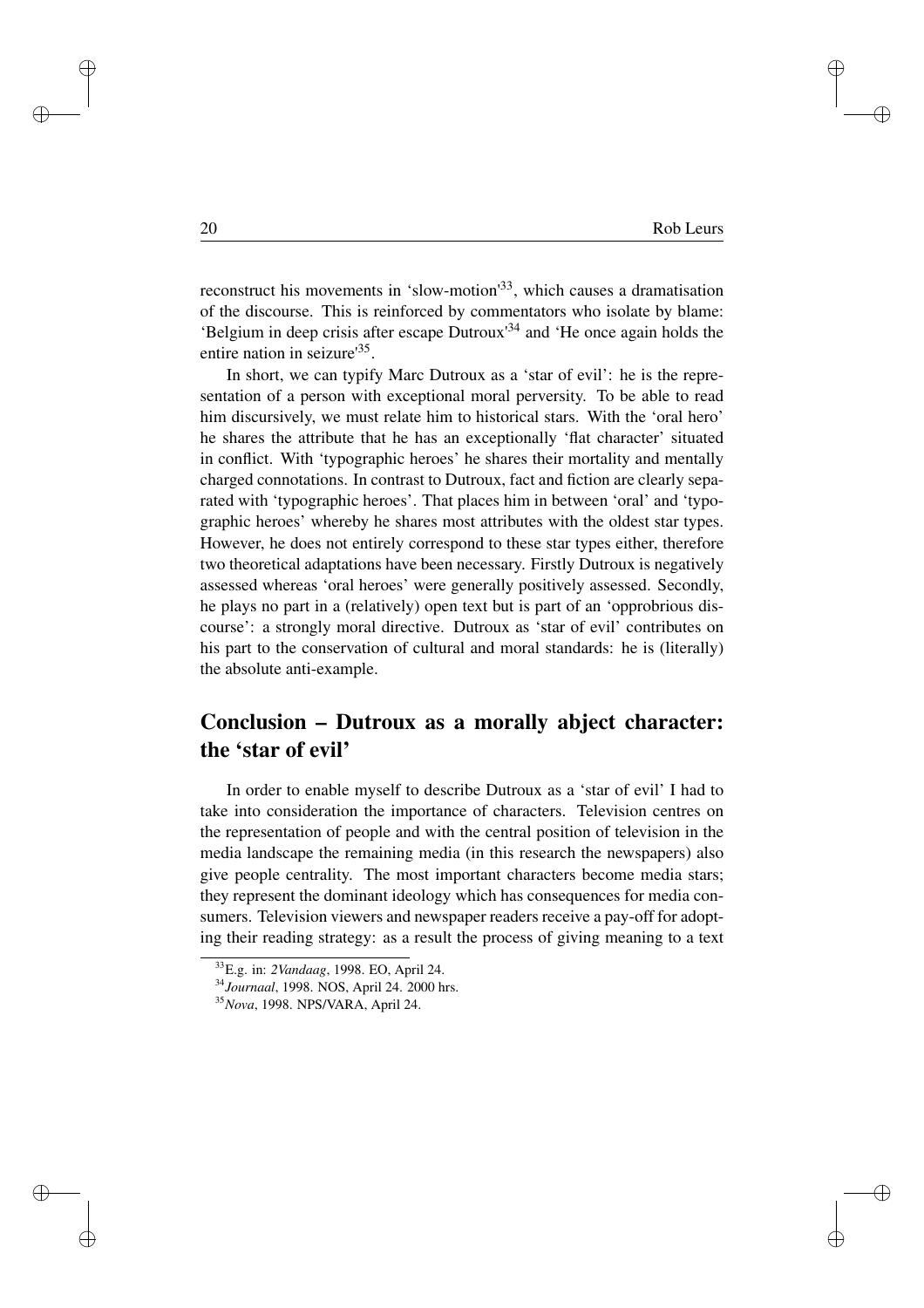$\rightarrow$ 

✐

✐

becomes univocal. The audience shall therefore usually adopt the dominant ideology as represented by stars.

Next, I have examined the various existing star types. We have seen that the image of film stars is incomplete. Moreover, film stars are incoherent; they are simultaneously ordinary and extraordinary. Television stars, on the other hand, do not embody this ordinary-extraordinary contradiction: on television you are a star, simply because you are a star.

This notion raised the question of how to understand Dutroux as a character. Dutroux could not be categorized under the obvious 'film and television stars'. He merely fulfils one of the two necessary characteristics of a film star: his image is incomplete. Also, moral abject persons like Dutroux are indeed extraordinary but are in no respect ordinary. Furthermore, despite his multiple television appearances Dutroux proved not to be a television star. He is famous for his actions; he is not 'famous for being famous'. As such Dutroux therefore deviates from contemporary stars and shows a stronger likeliness to historical stars.

Dutroux as a 'star of evil' requires two adaptations to be typified between 'oral' and 'typographic heroes'. With the 'oral heroes' he has in common that he has an exceptionally 'flat character' which is in conflict. With 'typographic heroes' he shares their mortality and the fact that their actions have a mental connotation. One difference, however, is that in the reports on Dutroux fact and fiction cannot be distinguished. The 'star of evil' therefore takes position between the 'oral' and the 'typographic heroes'. But two comments are necessary; morally abject persons are always assessed negatively, whereas regular historical stars were generally assessed positively. Secondly, they cannot be placed within (relatively) open texts but are subjected to an 'opprobrious discourse': strong moral directives. 'Stars of evil' such as Dutroux are the absolute anti-example.

## References

BOORSTIN, Daniel, *The image. A guide to pseudo-events in America*, New York, First Vintage Books Edition, 1992.

DYER, Richard, *Stars*, London, BFI, 1998.

✐

✐

✐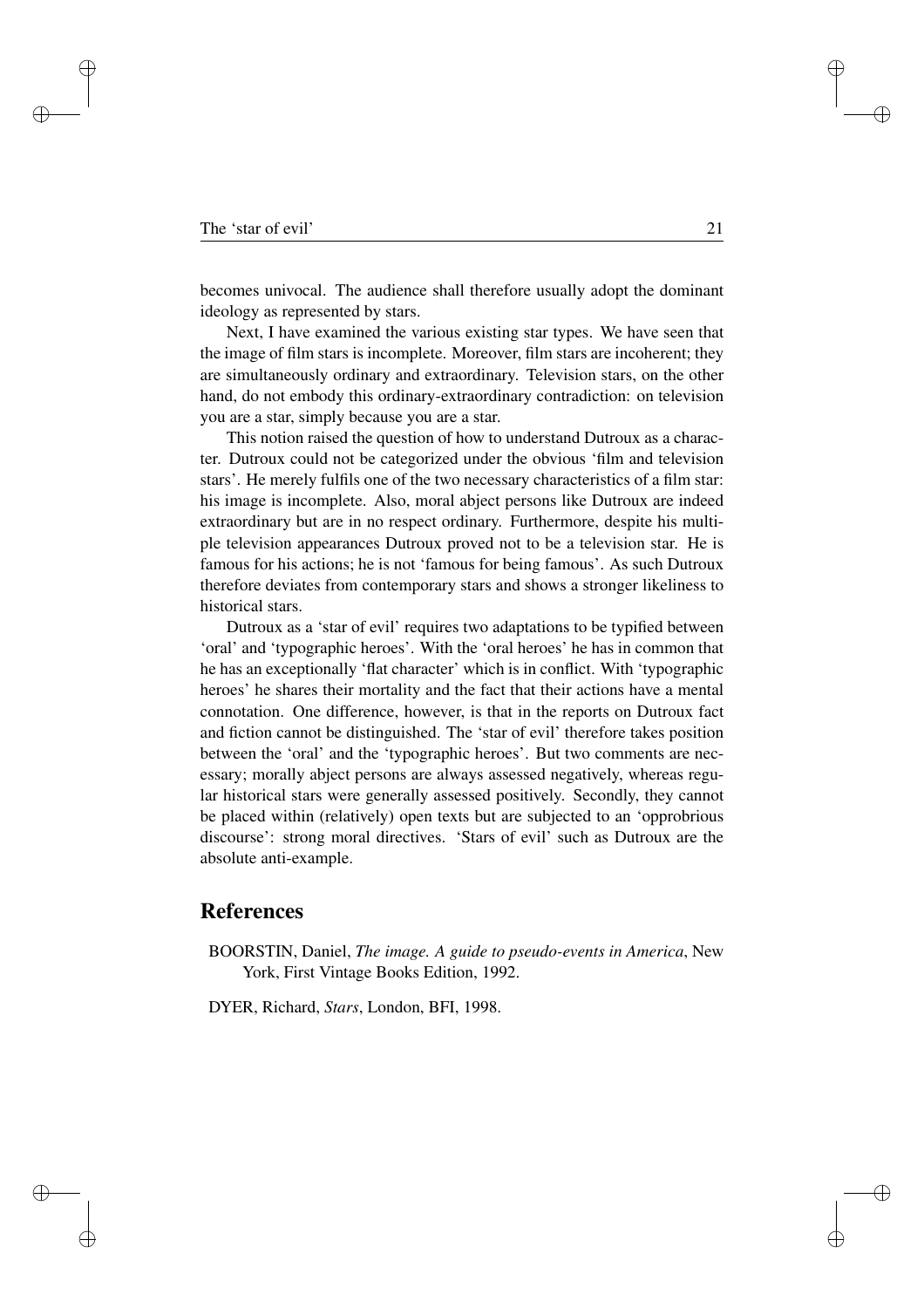✐

✐

✐

- ELLIS, John, 'Stars as a cinematic phenomenon'. *In*: Butler, J., ed. *Star texts. Image and performance in film and television*, Detroit, Wayne State UP, 1991.
- FISKE, John, *Television culture*, London, Routledge, 1987.
- HAMON, Philippe, 'Pour un status sémiologique du personnage'. *In*: Barthes, R. e.a., eds. *Ph. Hamon. Poétique du récit*. Parijs: Seuil. *Quoted in*: Fiske, J., 1987. *Television culture*. London: Routledge. P. 157-158.
- KOVEN, Mikel, *Blaxploitation films*, North Pomfret, Trafalger Square, 2001.
- LEURS, Rob, The cultural sublime and the temporal dimension of media. And the case of child murderer Marc Dutroux, *International Journal of Cultural Studies*, Vol. 12, No. 4, 2009.
- MCLUHAN, Marshall, *Understanding media. The extensions of man*, 2nd edition. New York, McGraw-Hill Books Company, 1964.
- MCLUHAN, Marshall and FIORE, Quentin, *The medium is the message. An inventory of effects*, New York, Bantam Books, 1967.
- MEYROWITZ, Joshua, 'The life and death of media friends'. New genres of intimacy and mourning. *In*: Drucker, S. and Cathcart, R., eds. *American heroes in a media age*, Creskill, Hampton Press, 1994.
- PISTERS, Patricia, 'In het spiegelpaleis van de roem. Sterren en mediapersoonlijkheden in de hedendaagse media'. *In*: Elsaesser, Th, ed. *Hollywood op straat. Film en televisie in de hedendaagse mediacultuur*, Amsterdam, Vossiuspers AUP, 2000.
- REEVES, Jimmie, 'Television stardom. A ritual of social typification and Individualization'. *In*: Carey, J., ed. *Media, myths and Narratives*, London, Sage, 1987.
- SELTZER, Mark, *Serial killers. Death and life in America's wound culture*, London, Routledge, 1998.
- STRATE, Lance, 'Heroes. A communication perspective'. *In*: Drucker, S. and Cathcart, R., eds. *American heroes in a media age*, Creskill, Hampton Press, 1994.

 $\rightarrow$ 

 $\rightarrow$ 

✐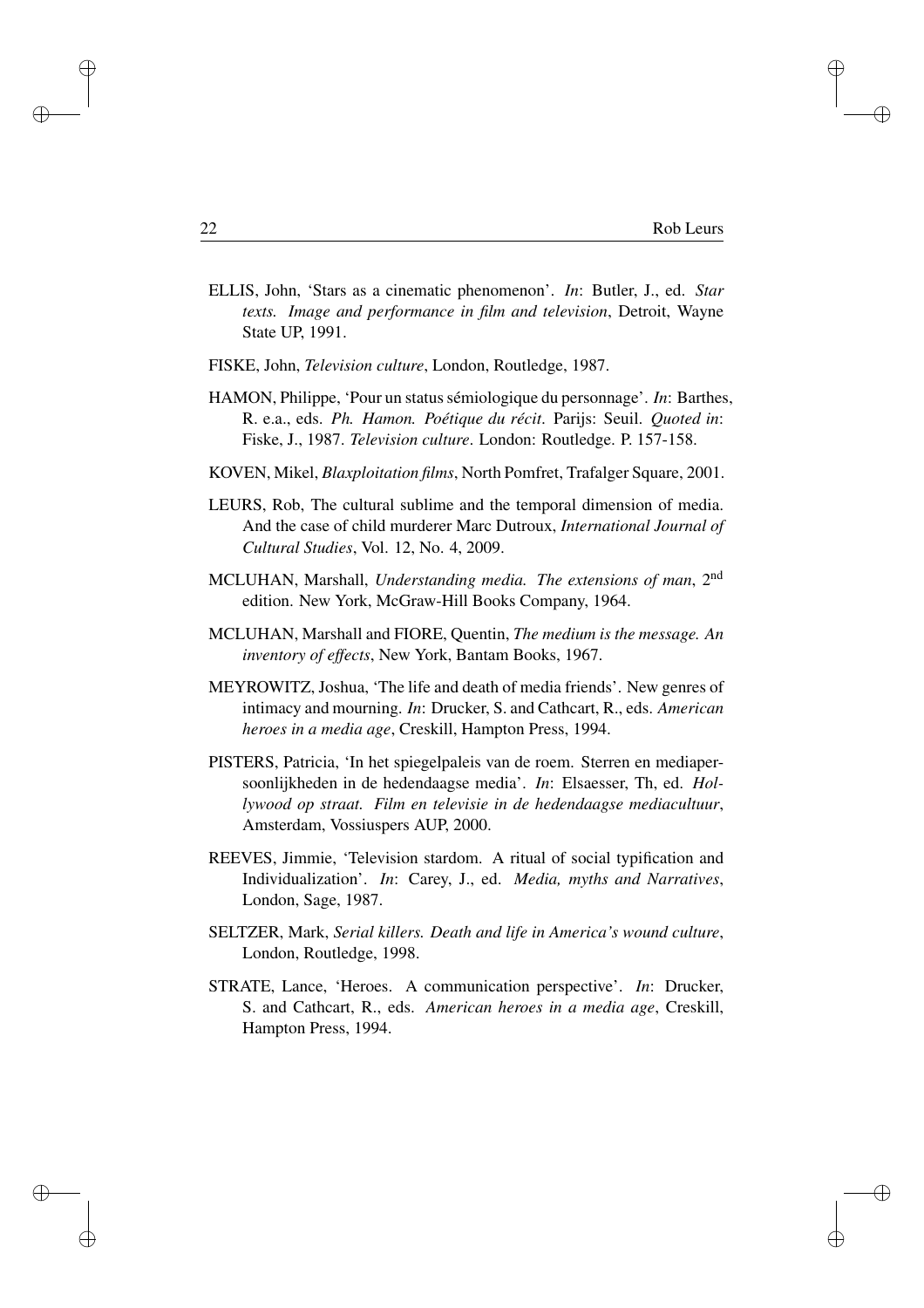$\oplus$ 

 $\oplus$ 

 $\bigoplus$ 

 $\bigoplus$ 

- THOMPSON, John, 'Scandal and social theory'. *In*: Lull, J. and Hinerman, S., eds. *Media scandals. Morality and desire in the popular culture marketplace*, Cambridge, Polity Press, 1997.
- WINCKELMANS, Wim, *Het rapport. De commissie-Dutroux (met commentaar)*, Leuven, Van Halewyck, 1997.

 $\bigoplus$ 

 $\bigoplus$ 

 $\oplus$